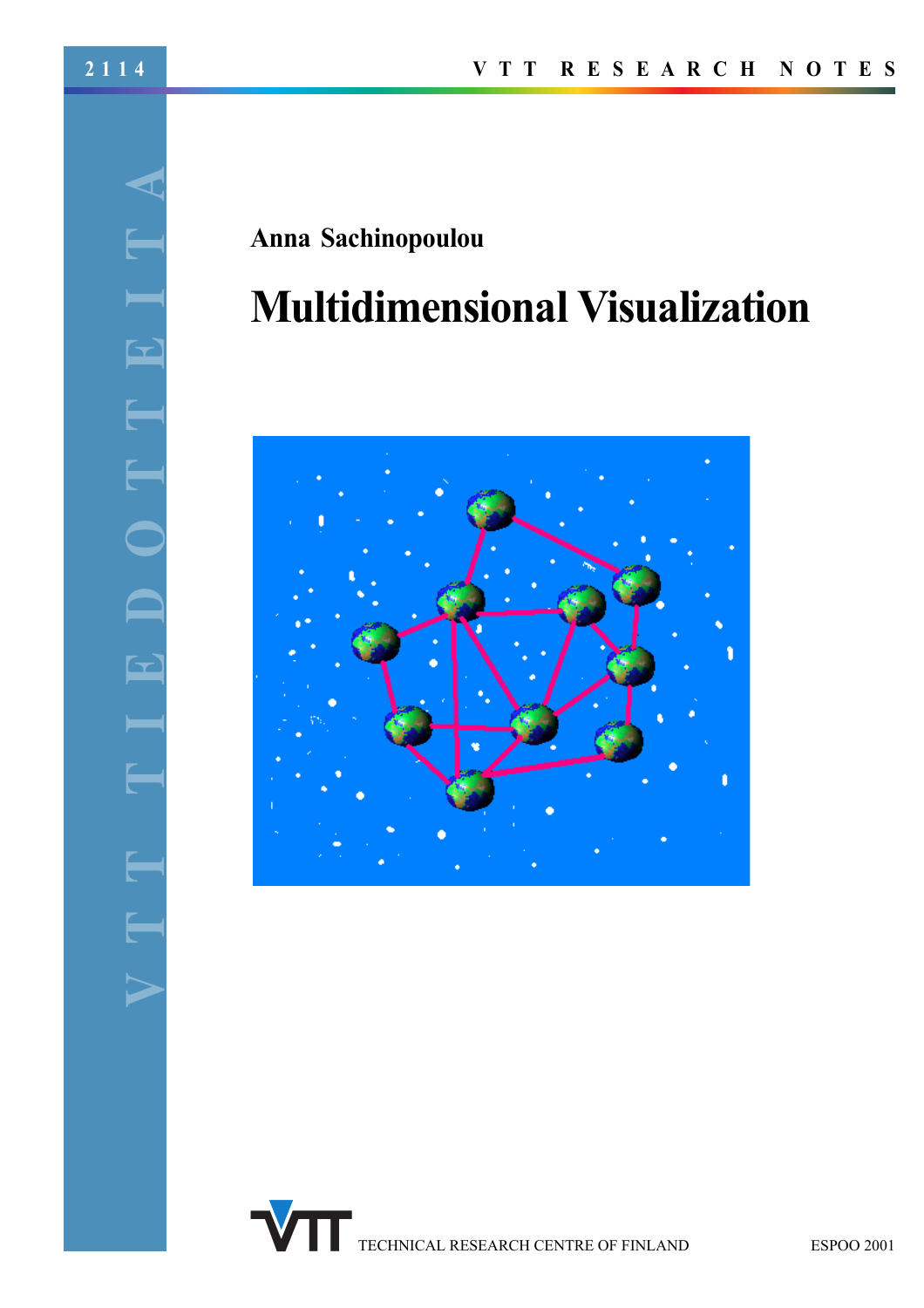VTT TIEDOTTEITA – MEDDELANDEN – RESEARCH NOTES 2114

# **Multidimensional Visualization**

Anna Sachinopoulou VTT Electronics

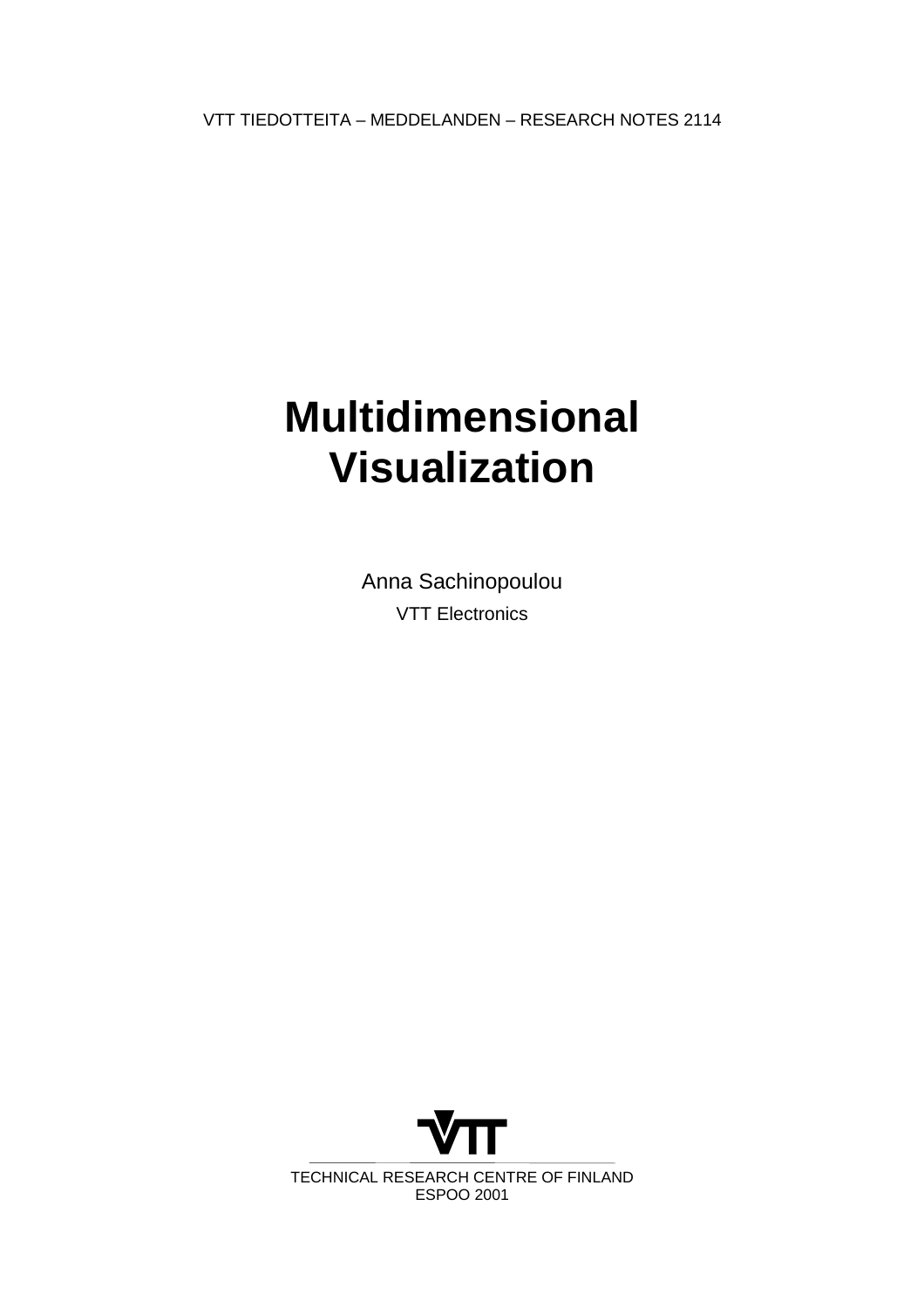ISBN 951–38–5920–7 (soft back ed.) ISSN 1235–0605 (soft back ed.) ISBN 951–38–5921–5 (URL:http://www.inf.vtt.fi/pdf/) ISSN 1455–0865 (URL:http://www.inf.vtt.fi/pdf/)

Copyright © Valtion teknillinen tutkimuskeskus (VTT) 2001

#### JULKAISIJA – UTGIVARE – PUBLISHER

Valtion teknillinen tutkimuskeskus (VTT), Vuorimiehentie 5, PL 2000, 02044 VTT puh. vaihde (09) 4561, faksi (09) 456 4374

Statens tekniska forskningscentral (VTT), Bergsmansvägen 5, PB 2000, 02044 VTT tel. växel (09) 4561, fax (09) 456 4374

Technical Research Centre of Finland (VTT), Vuorimiehentie 5, P.O.Box 2000, FIN–02044 VTT, Finland phone internat. + 358 9 4561, fax + 358 9 456 4374

VTT Elektroniikka, Sulautetut ohjelmistot, Kaitoväylä 1, PL 1100, 90571 OULU puh. vaihde (08) 551 2111, faksi (08) 551 2320

VTT Elektronik, Inbyggd programvara, Kaitoväylä 1, PB 1100, 90571 ULEÅBORG tel. växel (08) 551 2111, fax (08) 551 2320

VTT Electronics, Embedded Software, Kaitoväylä 1, P.O.Box 1100, FIN–90571 OULU, Finland phone internat. + 358 8 551 2111, fax + 358 8 551 2320

Cover: Multidimensional World, by Anna Sachinopoulou

Technical editing Leena Ukskoski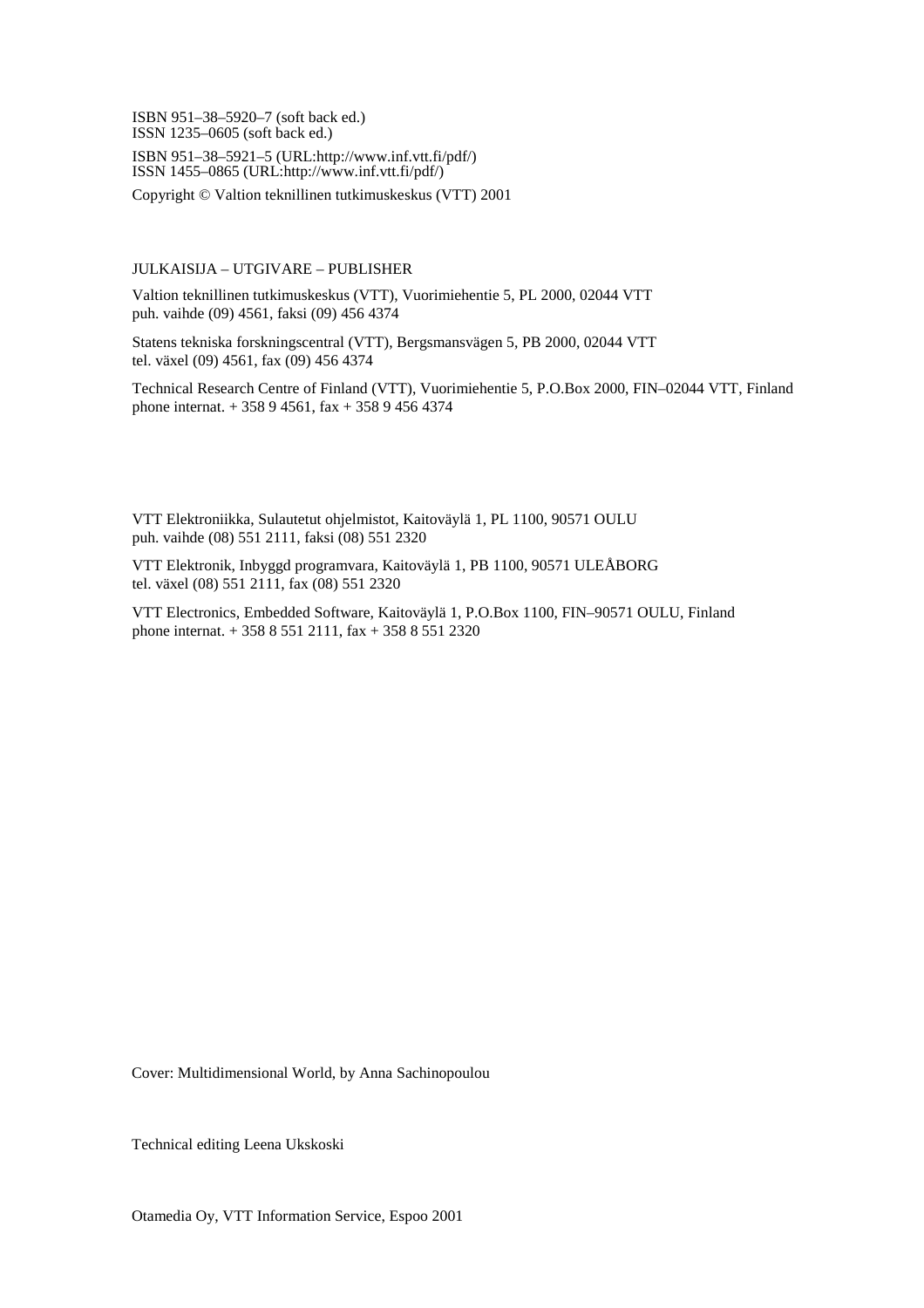Sachinopoulou, Anna. Multidimensional Visualization. Espoo 2001. Technical Research Centre of Finland, VTT Tiedotteita – Meddelanden – Research Notes 2114. 37 p.

**Keywords:** data mining, visualization tools, visualization techniques

# **Abstract**

Visualization is a powerful tool for data mining. During the last 30 years, multidimensional visualization methods and techniques have been developed in order to conduct data mining (Visual Data Mining) or to efficiently present and evaluate the results of a data mining query. The purpose of this review is to list and shortly describe such methods and give some examples of multidimensional visualization so that the tool designers and data mining analysts can get an overview of the existent possibilities. The methods described are divided into six groups: Geometric techniques where the methods described are based on the Cartesian coordinates; Icon techniques where the main tool and basic unit of the visualization technique is an icon; Pixel Oriented techniques where the pixels are used as the basic visualization unit; Hierarchical techniques where the data items and the query results are presented in hierarchical displays; Distortion techniques where the three-dimensional space is distorted to allow more information to be visualized; and Graph Based techniques where the information is presented using nodes and edges. Examples of visualization tools give a more complete image of the application of these methods.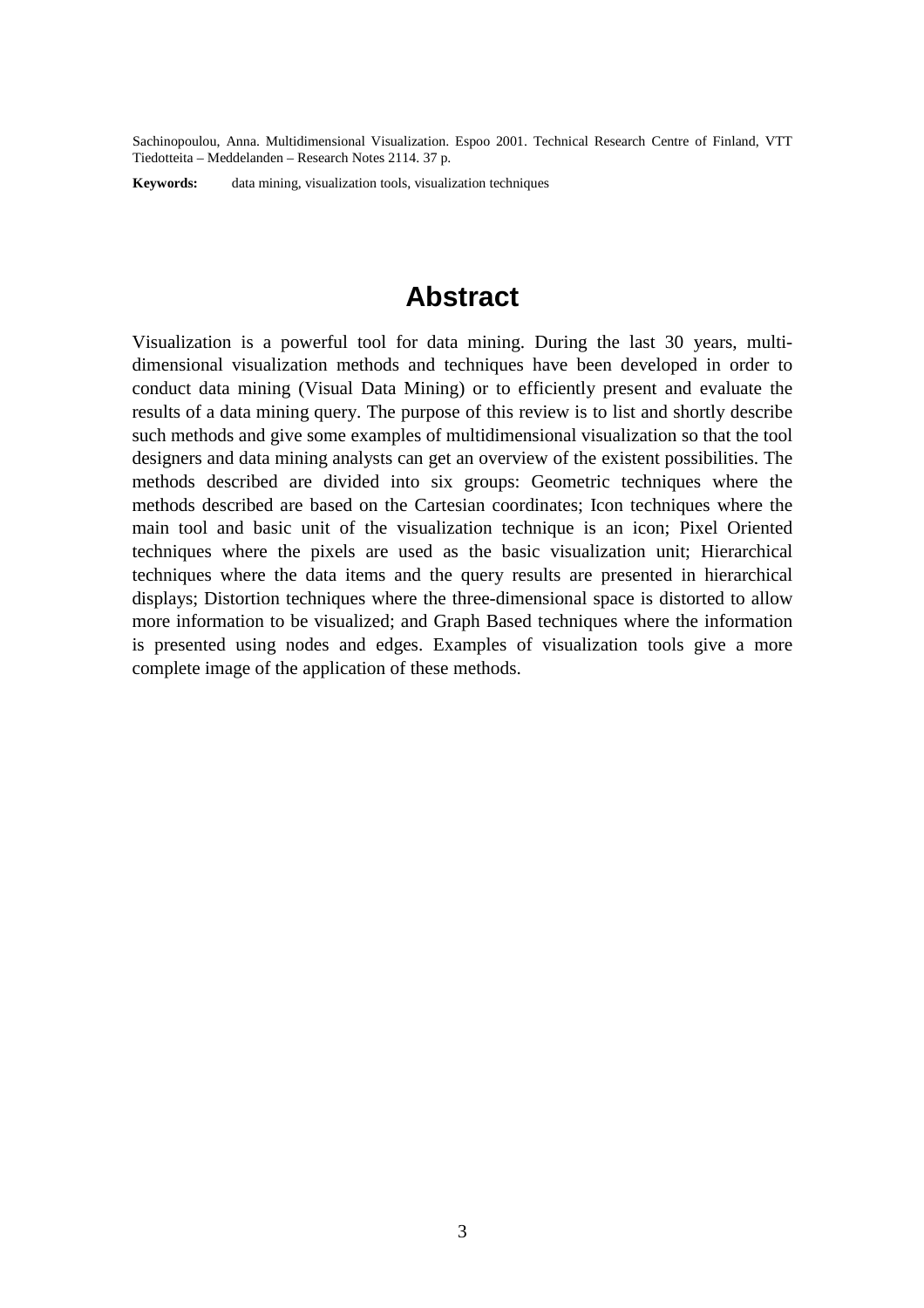# **Preface**

This report is the start off report of the VTT Electronics Knowledge engineering team's strategic project MOSE (Multidimensional Sequences). The project is about the creation of a multidimensional sequences data mining tool where multidimensional visualization is needed.

I would like to thank all the following people who helped in writing this report, either by providing information or by providing comments: Heli Yli-Nikkola, Jouni Kaartinen, Panu Korpipää, Jussi Ahola, Esa Rinta Runsala, Johan Plomp and Petteri Alahuhta.

Anna Sachinopoulou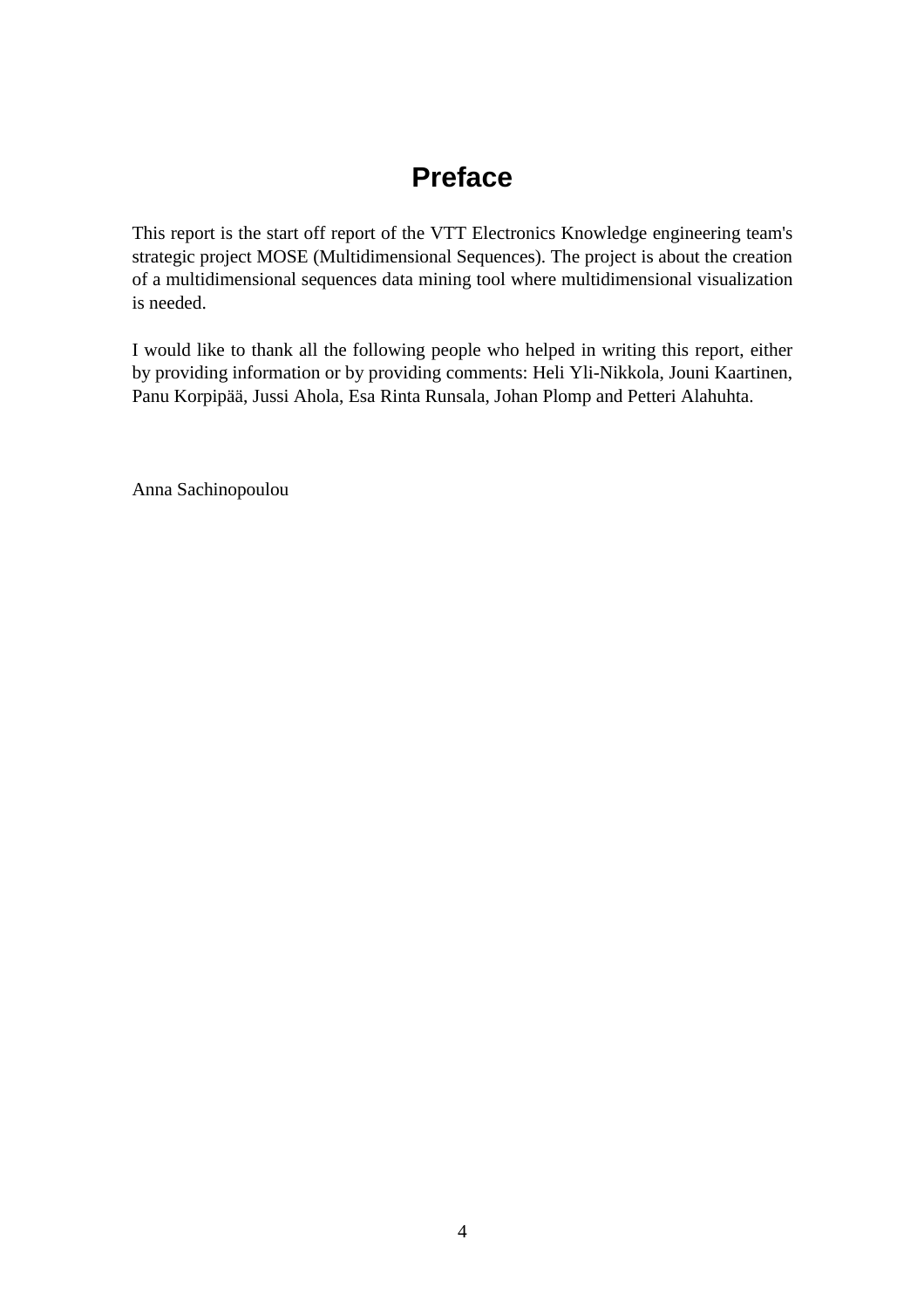# **Contents**

|    | 1.1           |       |  |     |  |  |  |  |
|----|---------------|-------|--|-----|--|--|--|--|
|    | $1.2^{\circ}$ |       |  |     |  |  |  |  |
|    | 1.3           |       |  |     |  |  |  |  |
|    |               |       |  |     |  |  |  |  |
| 2. |               |       |  |     |  |  |  |  |
|    | 2.1           |       |  |     |  |  |  |  |
|    |               |       |  |     |  |  |  |  |
|    |               | 2.1.2 |  |     |  |  |  |  |
|    |               | 2.1.3 |  |     |  |  |  |  |
|    |               | 2.1.4 |  |     |  |  |  |  |
|    |               | 2.1.5 |  |     |  |  |  |  |
|    |               | 2.1.6 |  |     |  |  |  |  |
|    | 2.2           |       |  |     |  |  |  |  |
|    |               | 2.2.1 |  |     |  |  |  |  |
|    |               | 2.2.2 |  |     |  |  |  |  |
|    |               | 2.2.3 |  |     |  |  |  |  |
|    |               | 2.2.4 |  |     |  |  |  |  |
|    |               | 2.2.5 |  |     |  |  |  |  |
|    | 2.3           |       |  |     |  |  |  |  |
|    |               | 2.3.1 |  |     |  |  |  |  |
|    |               | 2.3.2 |  |     |  |  |  |  |
|    |               | 2.3.3 |  |     |  |  |  |  |
|    | 2.4           |       |  |     |  |  |  |  |
|    |               | 2.4.1 |  |     |  |  |  |  |
|    |               | 2.4.2 |  |     |  |  |  |  |
|    |               | 2.4.3 |  |     |  |  |  |  |
|    |               |       |  | .20 |  |  |  |  |
|    |               |       |  |     |  |  |  |  |
|    |               | 2.4.4 |  |     |  |  |  |  |
|    |               | 2.4.5 |  |     |  |  |  |  |
|    | 2.5           |       |  |     |  |  |  |  |
|    |               | 2.5.1 |  |     |  |  |  |  |
|    |               |       |  |     |  |  |  |  |
|    |               | 2.5.3 |  |     |  |  |  |  |
|    |               | 2.5.4 |  |     |  |  |  |  |
|    |               | 2.5.5 |  |     |  |  |  |  |
|    | 2.6           |       |  |     |  |  |  |  |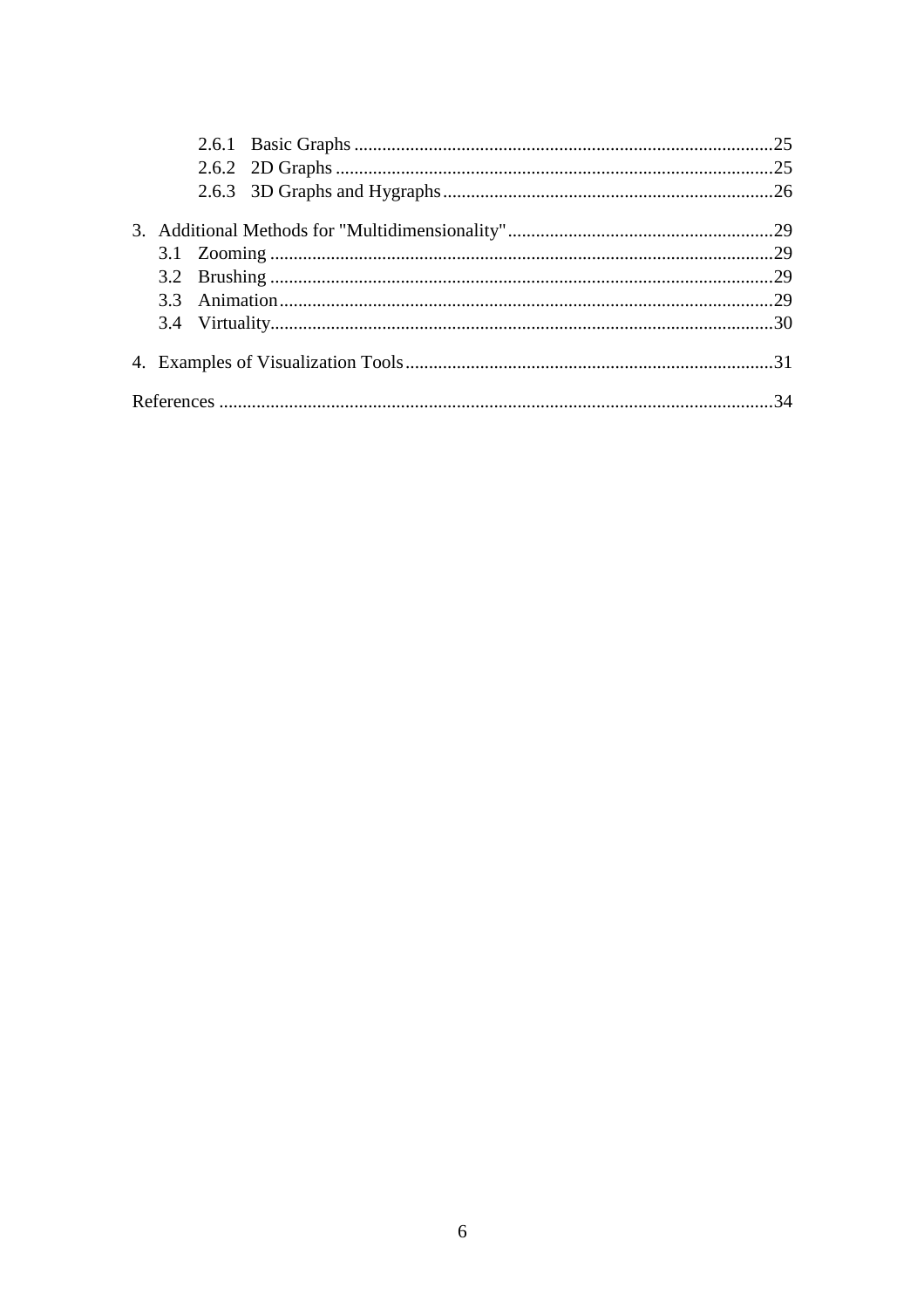# **1. Introduction**

# **1.1 Importance and Definitions**

Visualization in a general dictionary is defined as:

- 1. The act to form a mental image of;
- 2. The act of making visible [1].

The latter definition of the word applies to the scientific representation of information in order to make it understandable for the observer. The visualization of information is an old faculty. During the last decades, along with the rapid development of the computer science, it has become a necessity for many disciplines.

Multidimensional data implies that the data is described by more than one attributes from which some might be dependent and some independent. Wong et al. [2] use the following conformance:

- multidimensional implies dimensionality of independent variables
- multivariate implies dimensionality of dependent variables.

The terms hyperdimensional and highdimensional are also used in the literature referring to the multiattribute aspect. We will use the general term multidimensional, referring to both multidimensional and multivariate terms.

A few hundred years ago, it was possible to have a general knowledge of every scientific, or another kind, discipline. Today, the information stored in databases and data warehouses around the world needs specific data mining tools and methods to lead to knowledge. A powerful way of discovering knowledge is by means of visualization. Multidimensional Visualization plays a very important part in data mining [3, 4, 5, 6, 7, 8].

Association rule, as the result of data mining, is the relationship between a certain profile and an action. When the data signify discrete events which have a temporal or spatial ordering and the time information is included in the data mining, this consequently results in sequential associations or sequential patterns of the form: when A occurs, B occurs within certain time. When the events are described by many attributes, then the sequential patterns are multidimensional and require multidimensional visualization.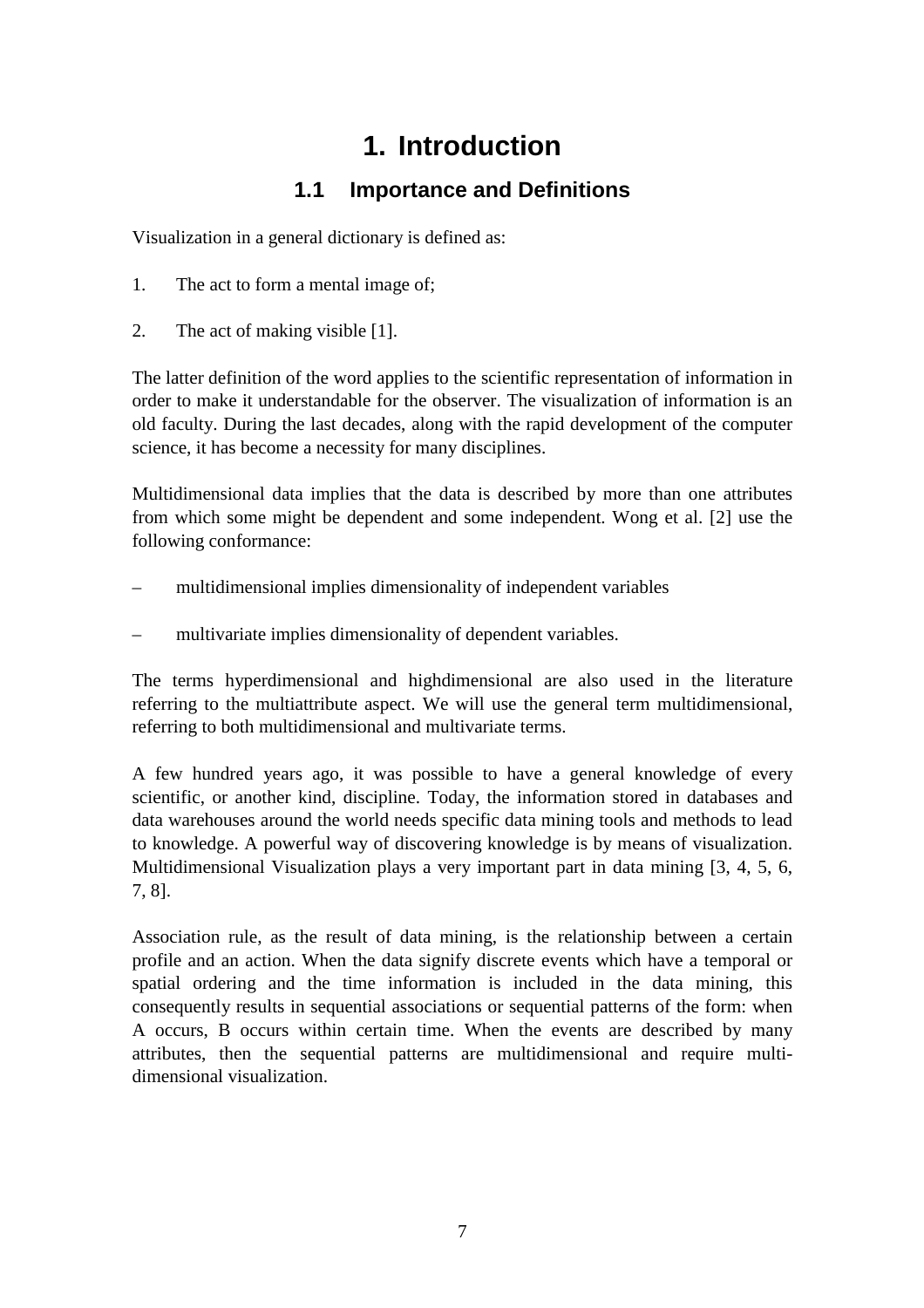### **1.2 Limitations**

While visualization is a powerful tool, there are two basic things connected to it that limits the possibilities: the human ability to distinguish image details and memorize them, and the available computer power.

There have been so called preattentive studies made already from the first steps of the visualization research addressing the ability of the humans to distinguish patterns, colours and other image details and to derive knowledge and permanent memory from those [9]. For the former limitation, there is not much more one can do other than understand how the human beings interact with information, how they perceive it visually or non-visually, how the mind works when searching for known or unknown information and how it solves the problems and use this knowledge to improve the visualization systems and techniques.

As for the latter limitation, the computer technology continues to develop rapidly so that every day, more means are available for the visualization designers and data analysts.

## **1.3 Aims**

Three distinctive visualization goals can be mentioned:

- \* Explorative Analysis: where the visualization of data or data objects provides hypotheses about the data
- \* Confirmative Analysis: where the visualization of data provides confirmation for already existing hypotheses
- \* Presentation: where a priori fixed facts are being visualized [10].

In a data mining environment, all three goals can be important but the major part belongs to Explorative Analysis. The analyst starts exploring the database or the data warehouse to discover relationships that would lead to conclusions. However, the conclusions might have to be tested and the predictions visualized against the initial theories. In the end, when the data analysis is completed, the analyst will present his work to other interested parties such as councils, consumers and clients, who will act upon the results.

The aim of this report is to review briefly the existing Multidimensional Visualization techniques and some tools, and provide the background for the development of a multidimensional sequences visualization method.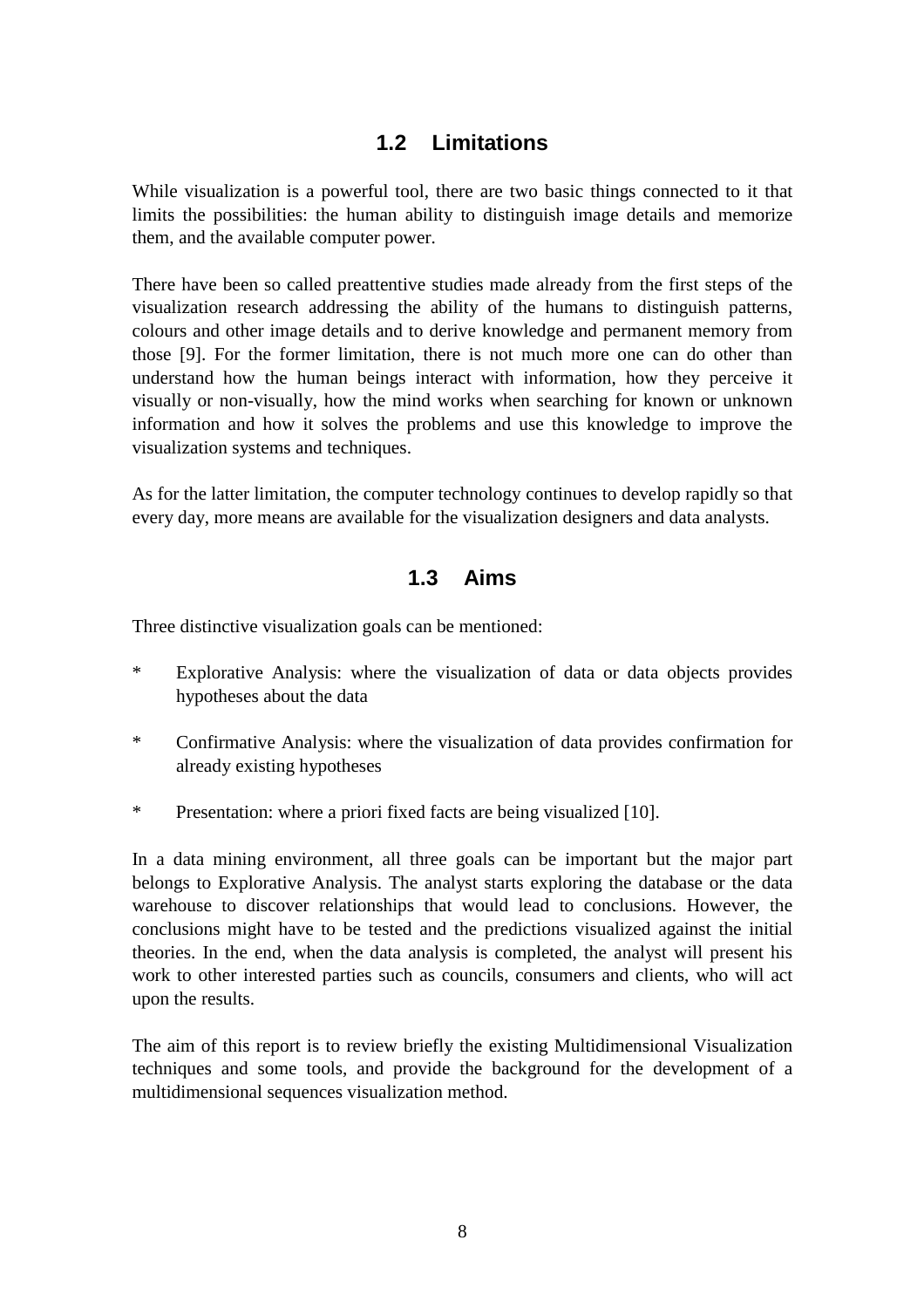# **2. Overview of Multidimensional Visualization Techniques**

During the last three decades, different techniques have been developed which can be categorised into the following subgroups: Geometric techniques, Icon techniques, Pixel Oriented techniques, Hierarchical displays, and Distortion techniques.

In his tutorial in KDD'97, Daniel Keim presented the graph of Figure 1 as a classification scheme of the visualization methods. Following this, a method could be positioned at any point on this graph according to which techniques are used and what additional attributes are present such as brushing, zooming and linking.



*Figure 1. Classification of Visualization Techniques [10].*

## **2.1 Geometric Techniques**

The basic idea of these techniques is to visualize the transformations and projections of the data in Cartesian and Non-Cartesian Geometrical Spaces [10].

#### **2.1.1 Plots and Matrices**

The Scatterplot Matrix is a visual combination of scatterplots where more than one attributes are represented. The attributes are assigned to the diagonal cells of the matrix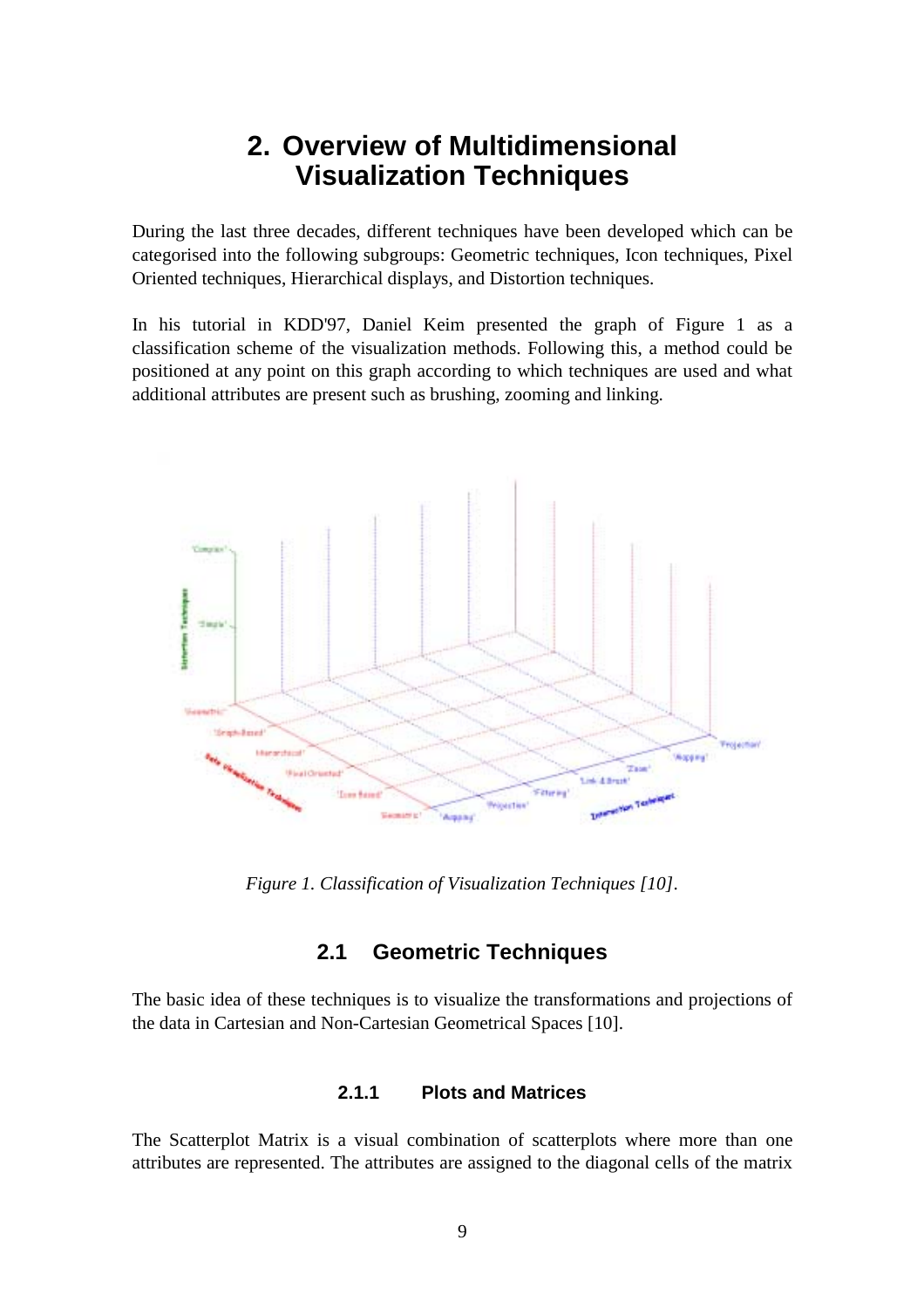and the rest of the cells represent the relationship of the attributes. For example, in Figure 2, there is a 5x5 matrix. Along the diagonal there are the 5 attributes, and the cell (2,3) represents the relationship att.2=f(att.3) while the cell (3,2) represents the relationship att.3=f(att.2).



*Figure 2. Scatterplot matrix [12].*

In the interactive version, brushing and linking is used so that when the user brushes or clicks on a certain point on one of the relationship-representing cells or if he encircles and selects a few points, the equivalent points in the rest of the matrix cells are highlighted [2].

#### **2.1.2 Hyperslice**

Hyperslice [2] could be considered as an evolution of the scatterplot matrix. The basic concept is the same. In the diagonal of the matrix, there are scalar functions of single variables represented and the other cells show the scalar relationships of many variables. The user can define a focus point  $c=(c_1, c_2, ... c_n)$  and a set of scalar widths, setting a range slice such as in the cell (2,3) in Figure 3. Only the data within the range are viewed. By steering the focus point, the user can fast explore other data near the set range and visualize the trends in the cells where the linked data can be found.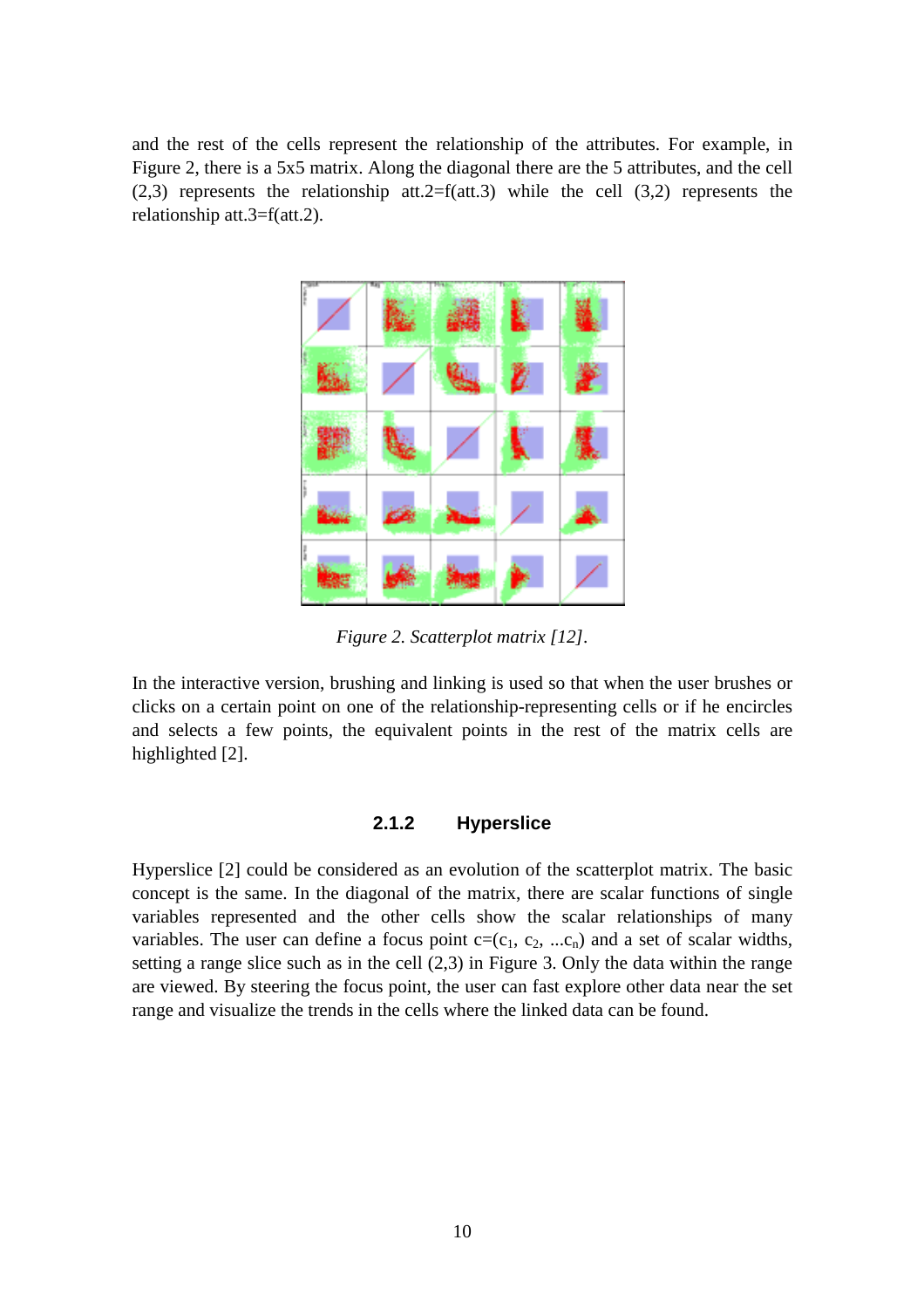

*Figure 3. Hyperslice [2].*

#### **2.1.3 Prosection Views**

In this method [11], the basic idea of the Hyperslice is extended to discrete data sets. The projection of a graph section of two variables where a range has been imposed on a third variable so as to cut a section of the distribution is presented in a space fillings plot (Figure 4). A matrix is formed by all the projection plots and every variable is represented in the matrix. A colour filling technique is then applied to smoothen out the granularity of the graphs. The method has been developed to externalize mathematical models and the authors claim to have transformed a very difficult cognitive problem into a much easier perceptual task.



*Figure 4. Prosection Views [11].*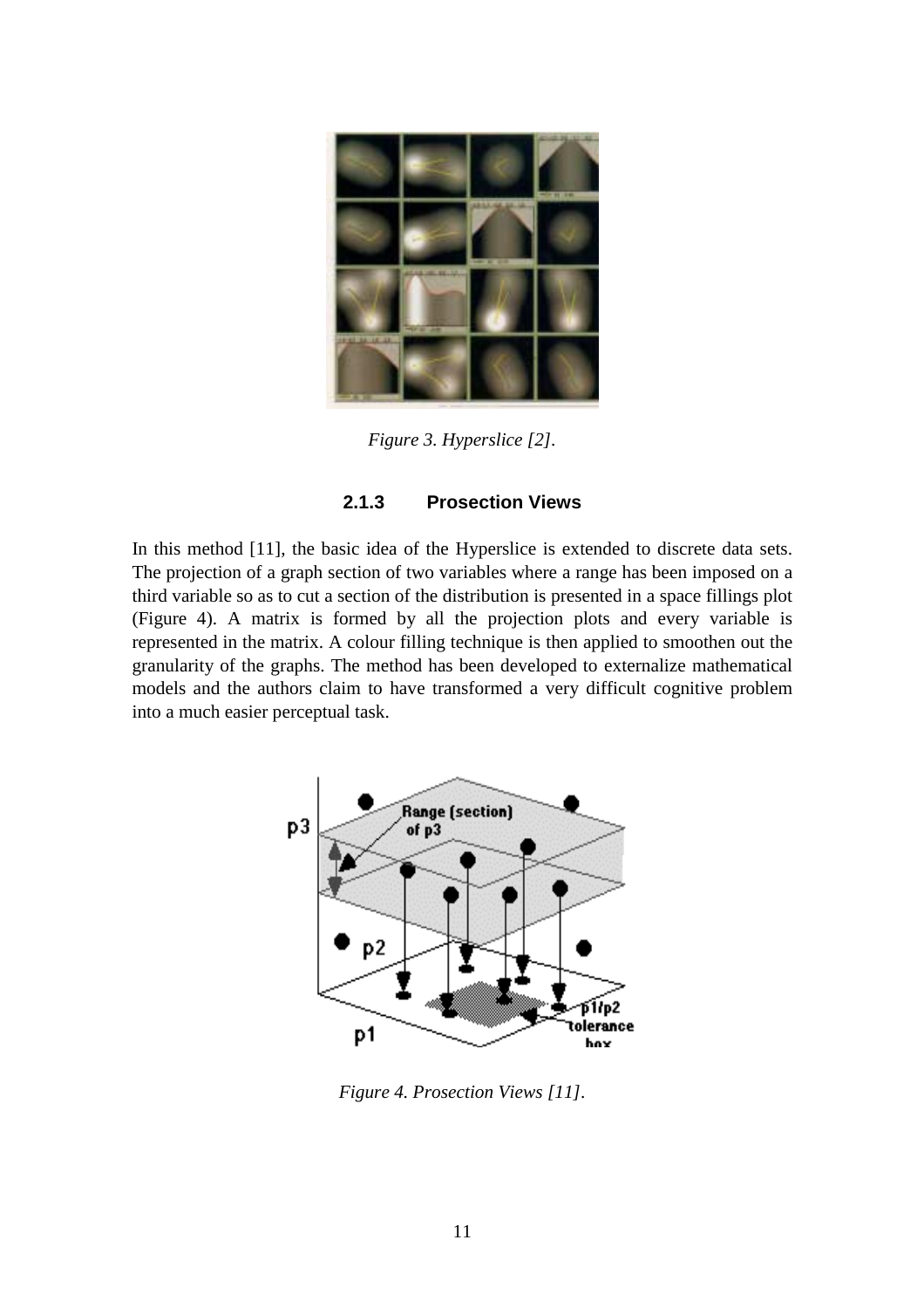#### **2.1.4 Surface plots, Volume plots, Contours**

In early phases, a large amount of continuous data can be viewed as a volume. Volume rendering techniques enable the user to view inside the volume. Colours, hue and opacity are used to depict different distributions and attribute values. Moving surfaces are used to visualize different volume slices.

Surface plots (Figure 5) are the 3D representation of a surface where relationships of data could be discovered.



*Figure 5. Example of Surface Plots [12].*

Contours are used to connect data or data objects with one or more data points of the same attribute value [12–16].

However, the representation of large amounts of data using the above techniques can be difficult due to obscuring, and furthermore, the possible dimensionality is not very high.

#### **2.1.5 Parallel Coordinates**

Parallel Coordinates [17–19] signify a Non-Cartesian method where the variables are represented with vertical lines (Figure 6). A point of a scatterplot is represented by a polyline. The polyline cuts the dimensional parallel lines at the respective value of the attribute. Although this is a very simple way to represent high dimensional sets of data, for large data sets, overloading of the space is nevertheless a fact and information can be easily obscured. By imposing a hierarchical distribution on the data, sets of up to  $10<sup>9</sup>$ data objects can be visualized [17].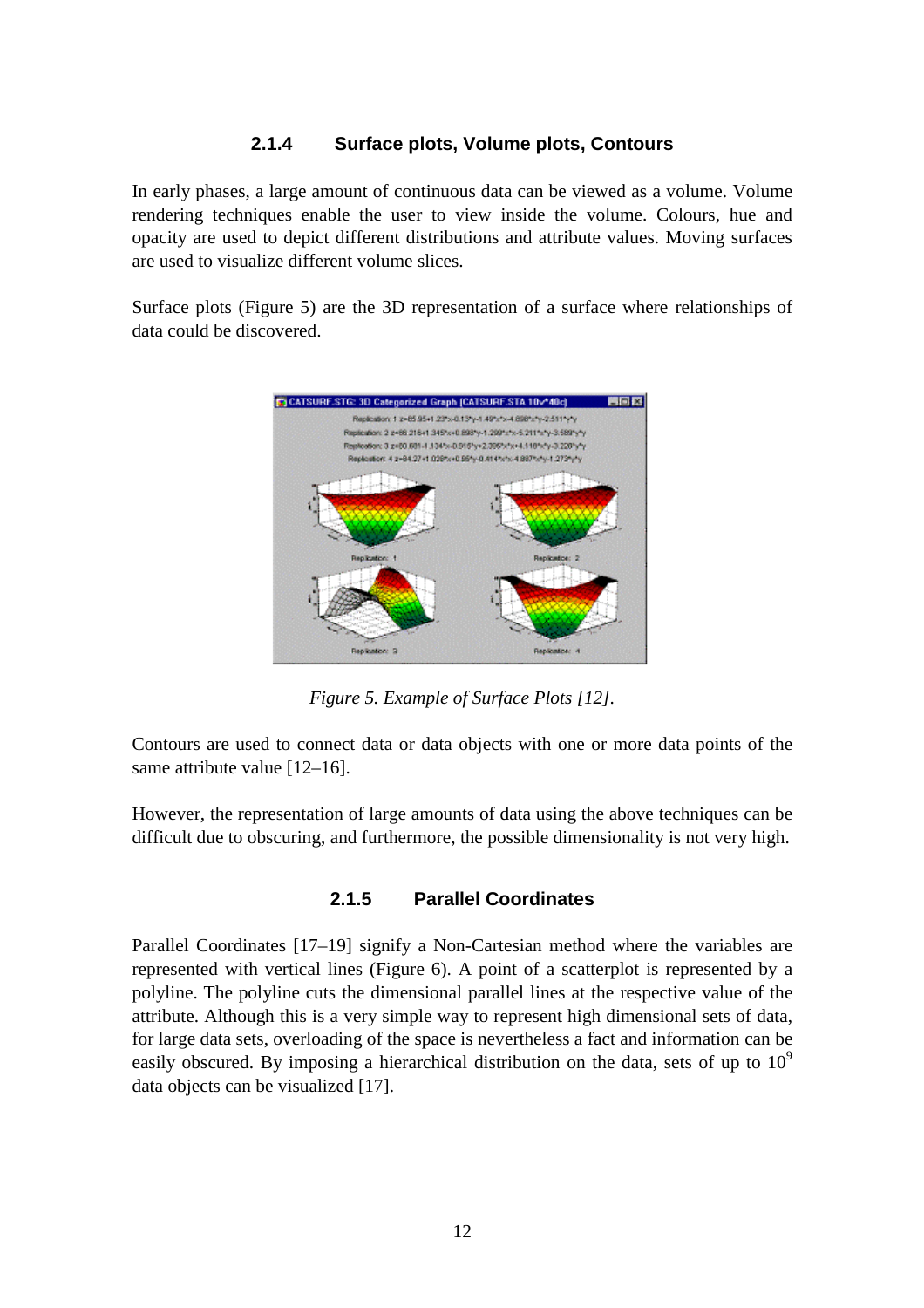

*Figure 6. Parallel Coordinates [12].*

#### **2.1.6 Textures and Rasters**

As stated before, preattentive studies have displayed the ability of the human eye to recognize textures and patterns before the visual attention. These techniques are aiming to increase the number of attribute values that can be displayed by using textures and other visual features such as hue and intensity [20].

In Figure 7, textures representing vector plots and contour plots are applied to a surface.



*Figure 7. Texture and Raster Impression [12].*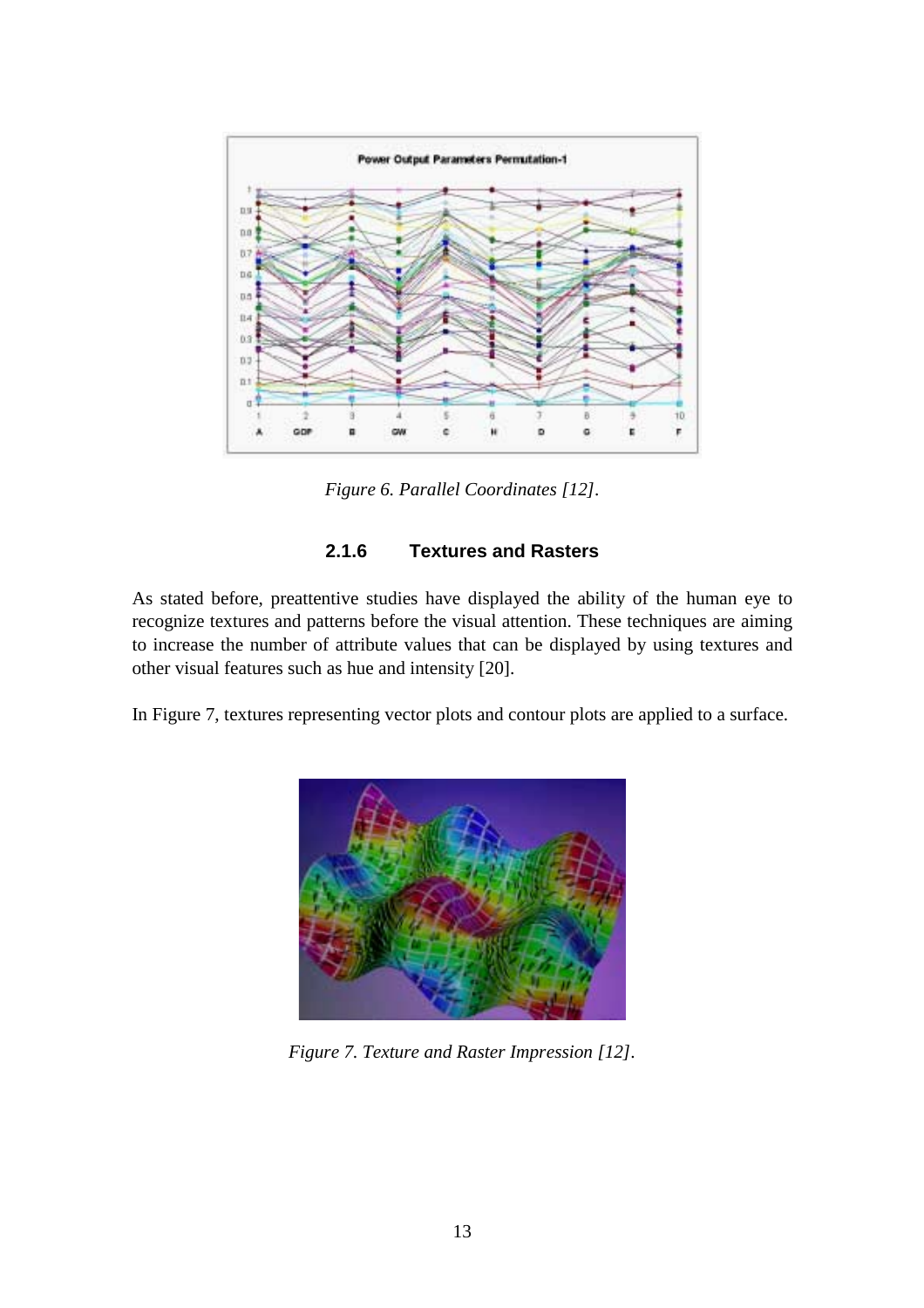#### **2.2 Icon Techniques**

In these techniques, each data item is represented by an icon and the values of attributes are assigned to the colour, shape and orientation of the icon. Then, the icons are plotted in graphs or matrices and the analyst can extract information by viewing data objects as a whole [2].

#### **2.2.1 Stick Figure**

The stick figure is an icon with a number of sticks, for example four limps and the body (Figure 8) [2, 21]. An attribute can be assigned to each limp whose length represents the value, while a fifth attribute can be assigned to the body and represent its value by the inclination. Colour has been added to assign more attributes and the stick figures are put into an image where colour groups and texture impressions reveal the hidden knowledge (Figure 9). The stick figures have been used to represent up to 20 attributes at a time.



*Figure 8. Example of a Stick Figure representing five variables.*



*Figure 9. Example of a Stick Figure Visualization representing 7 variates: the merged image of the Great Lakes [2].*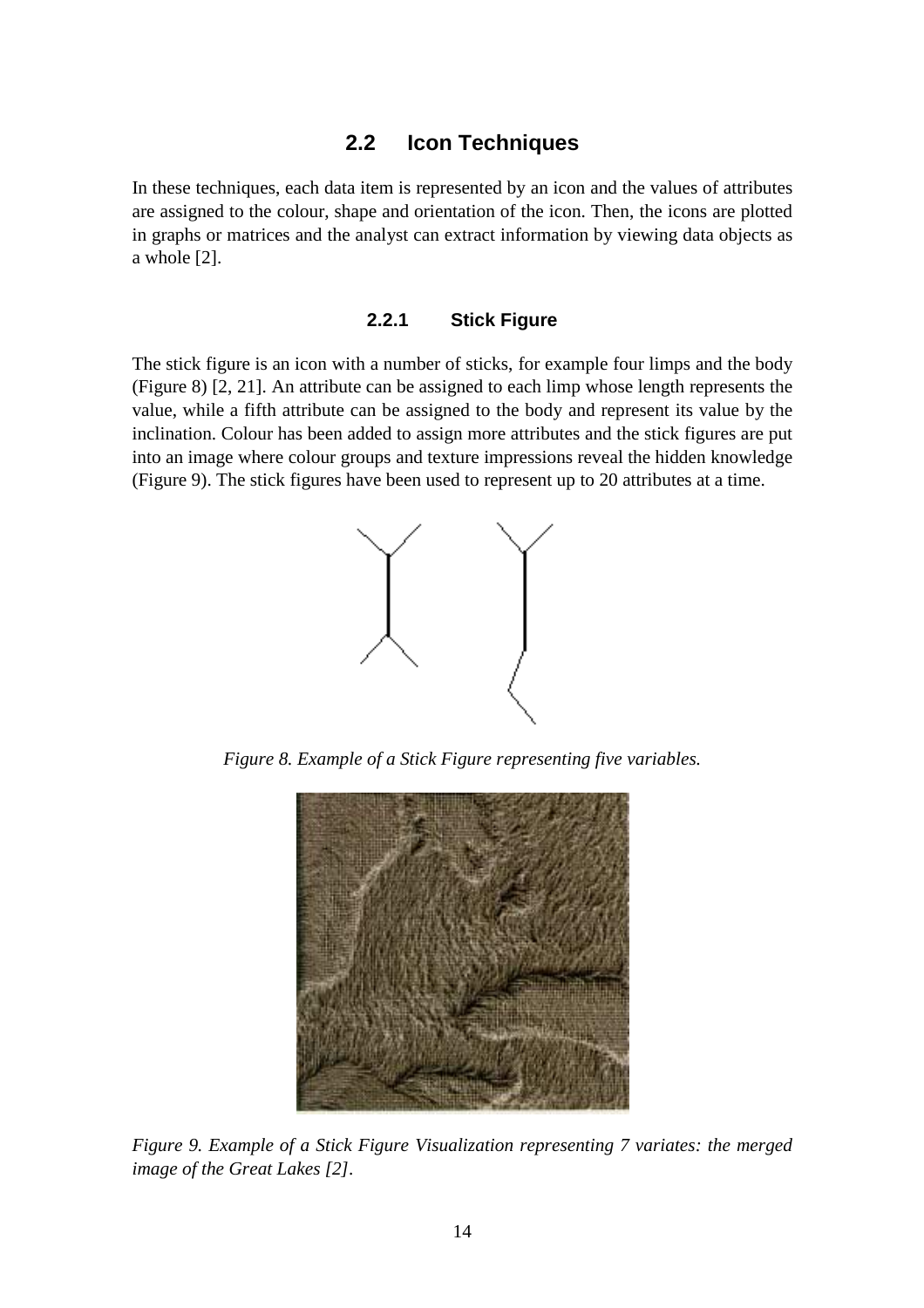#### **2.2.2 Chernoff Faces**

Another well-known and picturesque method consists of the Chernoff faces (Figure 10) where the ability of humans to distinguish different expressions and family characteristics on human faces is being exploited [2, 12]. Each attribute is assigned to different face characteristics and its length or shape or distance represents the value. "Neighbour" and "family" algorithms have been used for the analysis of the graphs where "strangers" can be discovered.



*Figure 10. Examples of Chernoff faces [12].*

#### **2.2.3 Colour Icon**

A colour icon is an area in a display to which colour, shape, size, orientation, boundaries and area subdividers can be mapped by multivariate data [2].

There are two ways to paint a colour icon. One is to assign the colour to the lines that represent the variables (for example, subdividers in a square area) and interpolate between the lines, and the other to assign a colour to each slice of the icon, that represents the variables (Figure 11).



*Figure 11. The Colour Icon mapped with 6 variables.*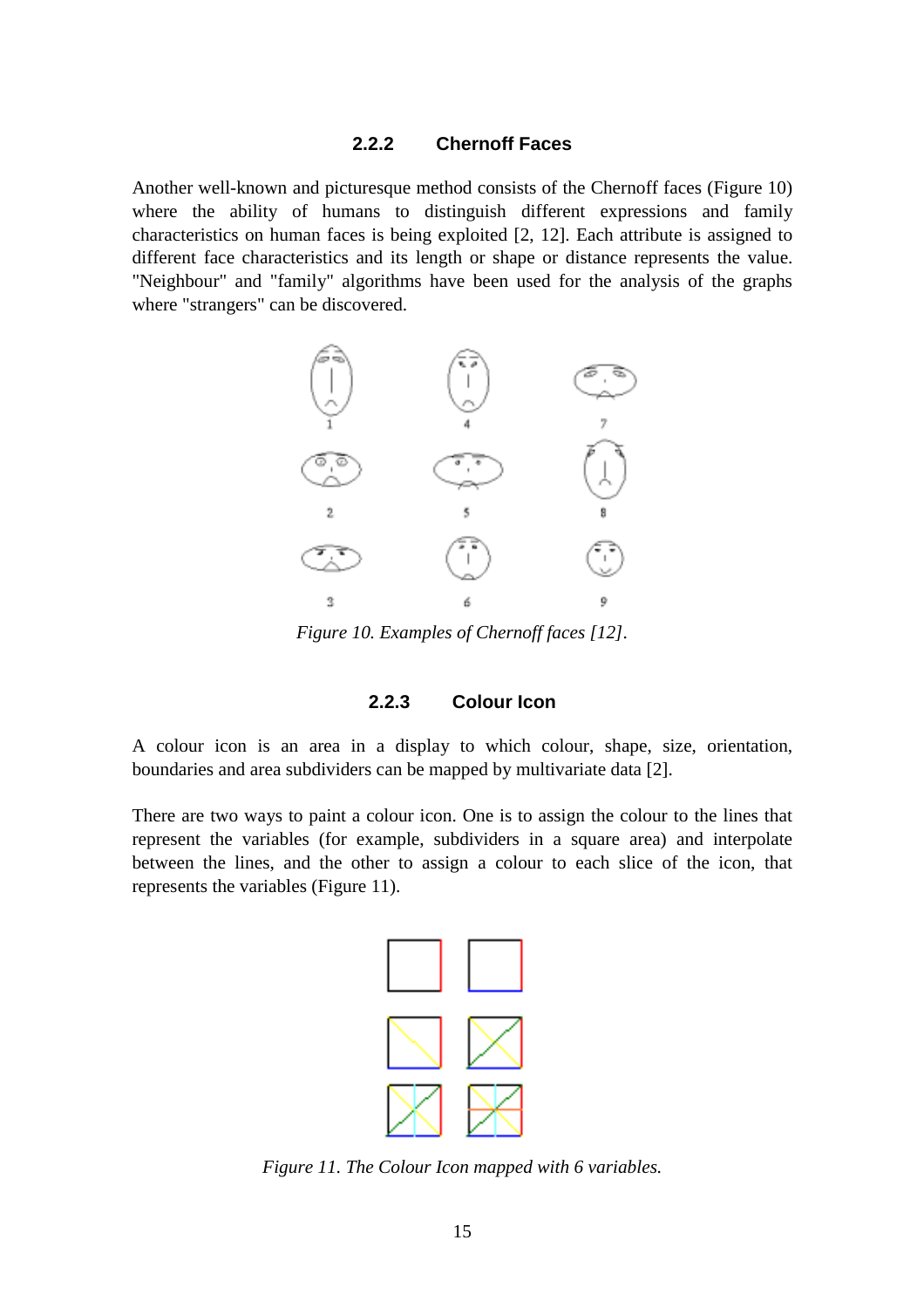#### **2.2.4 Autoglyph**

An Autoglyph [2, 12] is a rectangle representing each variant. The variant is normalized and divided into three groups, based on the standard deviation or threshold defined values and missing values. Then, a shade of grey is assigned to each of the two standard deviation groups and white is used for the missing data. The rectangle is then coloured accordingly. Other applications use the primary colours instead of grey shades.

An Autoglyph was initially developed to study the correlation between large numbers of variables.

#### **2.2.5 Glyphs**

Glyphs are pixels with more than one dimension. They are placed on a 2D-floor matrix and their positions depict two attributes while other attributes and variables are assigned to their shape and colour. Some examples include the sunflower glyphs, the star glyphs, the stereo ray glyphs etc. In Figure 12, there is an example of scalar glyphs.



*Figure 12. Scalar Glyphs [12].*

# **2.3 Pixel Oriented Techniques**

These techniques manipulate pixels in order to present the data.

#### **2.3.1 Space Fillings**

In Space fillings techniques, each attribute is assigned a pixel and the pixel is coloured according to a colour scale depicting the values range [22]. Then the sets of pixels for each item are being arranged into different patterns such as spiral patterns, line by line loops, back and forth loops, etc.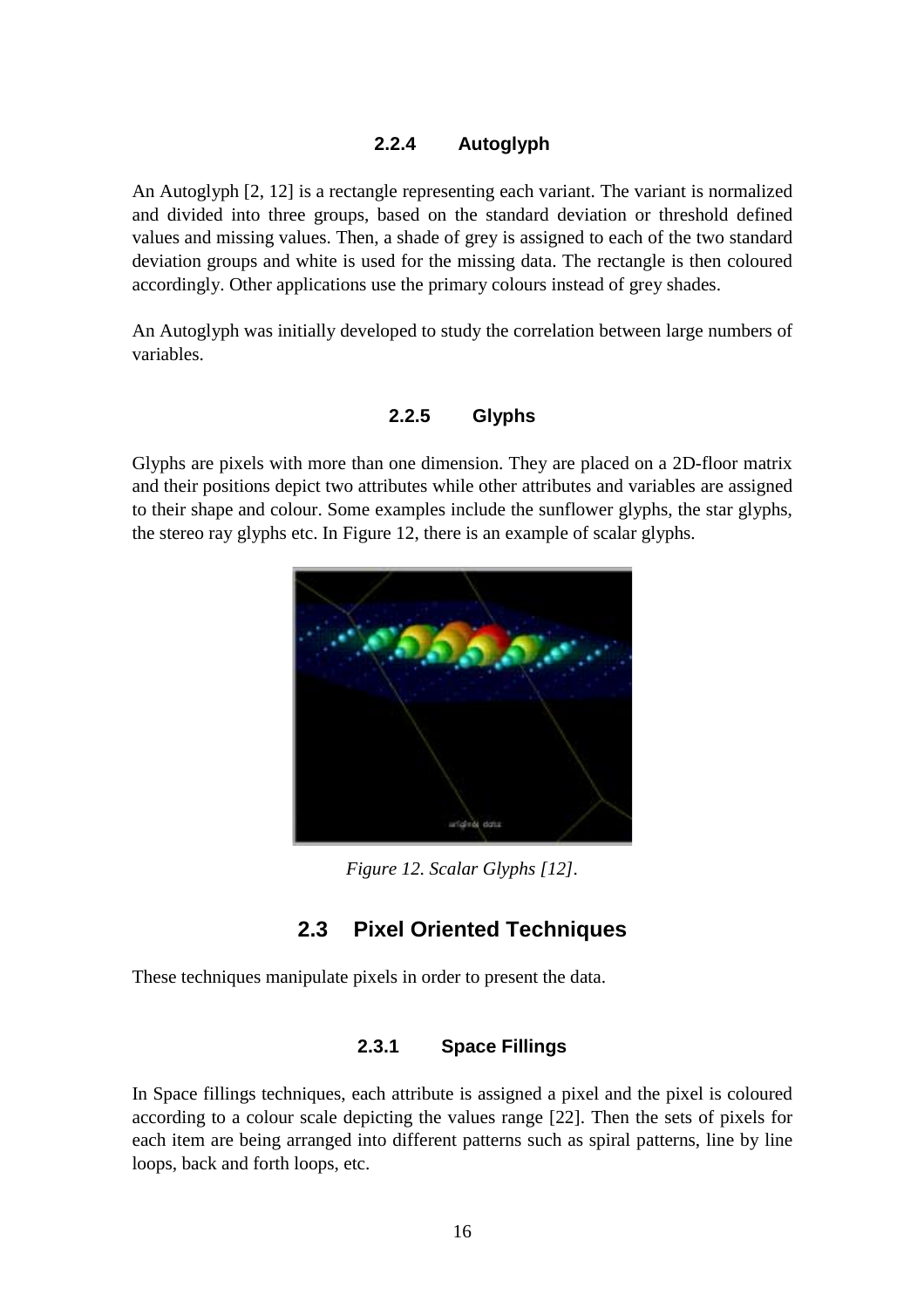#### **2.3.2 Recursive Patterns, Spiral and Axes Technique**

This technique is the combination of the space filling pixels in multiple display [10, 23, 24]. In recursive patterns, the pixels are positioned in loops and in spiral order, starting from the center and heading outward (Figure 13). In the Axes display, an additional direction sign  $(-$  or  $+$ ) is assigned to the data object, according to its relevance to the query.



*Figure 13. Space Fillings Technique [10].*

#### **2.3.3 Mosaic Plots**

Hartigan and Kleiner (1981) induced Mosaic plots (Figure 14) as a graphical analogue of multivariate contingency tables and they are the natural extensions of the one dimensional spineplot [25]. Spine plots of one attribute are grouped together and the spineplot groups are grouped into the display.



*Figure 14. Mosaic Plot [26].*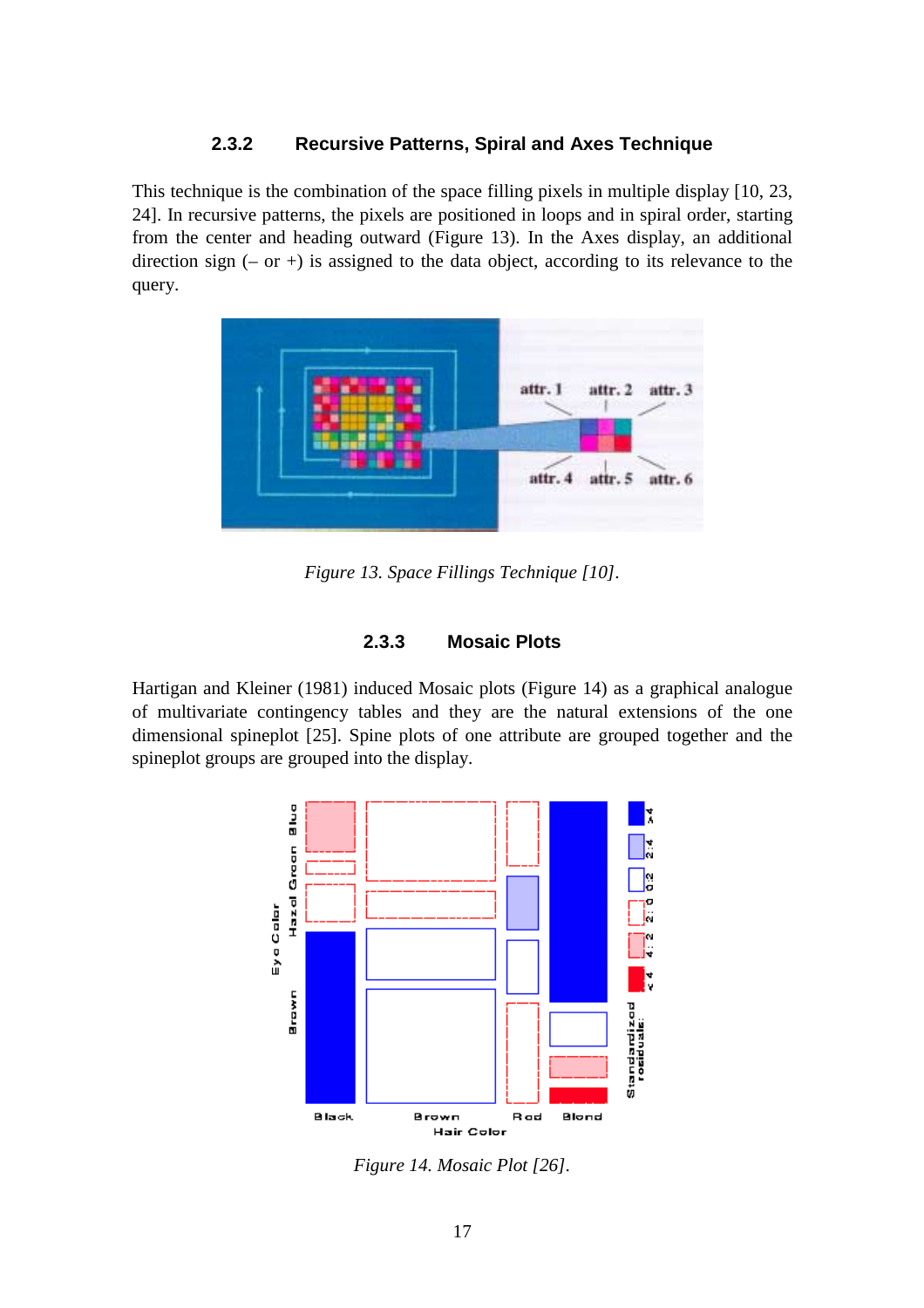### **2.4 Hierarchical Displays**

These displays include trees and hierarchies and have been very popular in the visualization of archives and relationships

#### **2.4.1 Hierarchical Axes**

Axes representing each attribute are laid horizontally with the fastest changing value having the first place in the hierarchy. Once the axes are laid, histograms within histograms can be used to display the data. The tool can display as many as 20 variables in one screen. For larger amounts of data, a technique called subspace zooming is used which resembles the tree structures.

One simple example is the histogram plot of Figure 15. The height of the black rectangle shows the value of the dependent variable z. The independent variables x and y are described by the horizontal hierarchical axes located at the bottom. In the middle plot, the height of the light grey rectangle is defined as the sum of all z variables, that is, the black rectangles, enclosed inside. In this example the sum equals 2. The third plot includes additional data. The histogram in the middle becomes embedded inside another histogram, which shows the sum of the values of each inner histogram. Other possible functions in addition to the sum function are the min/max and mean/standard functions.



*Figure 15. Hierarchical Axes [2].*

#### **2.4.2 Dimension Stacking**

This is a variant of the hierarchical axis [2, 12]. While in the hierarchical axis each element on the fastest axis is a one-dimensional histogram, in this technique, the element is a 2D xy histogram (Figure 16).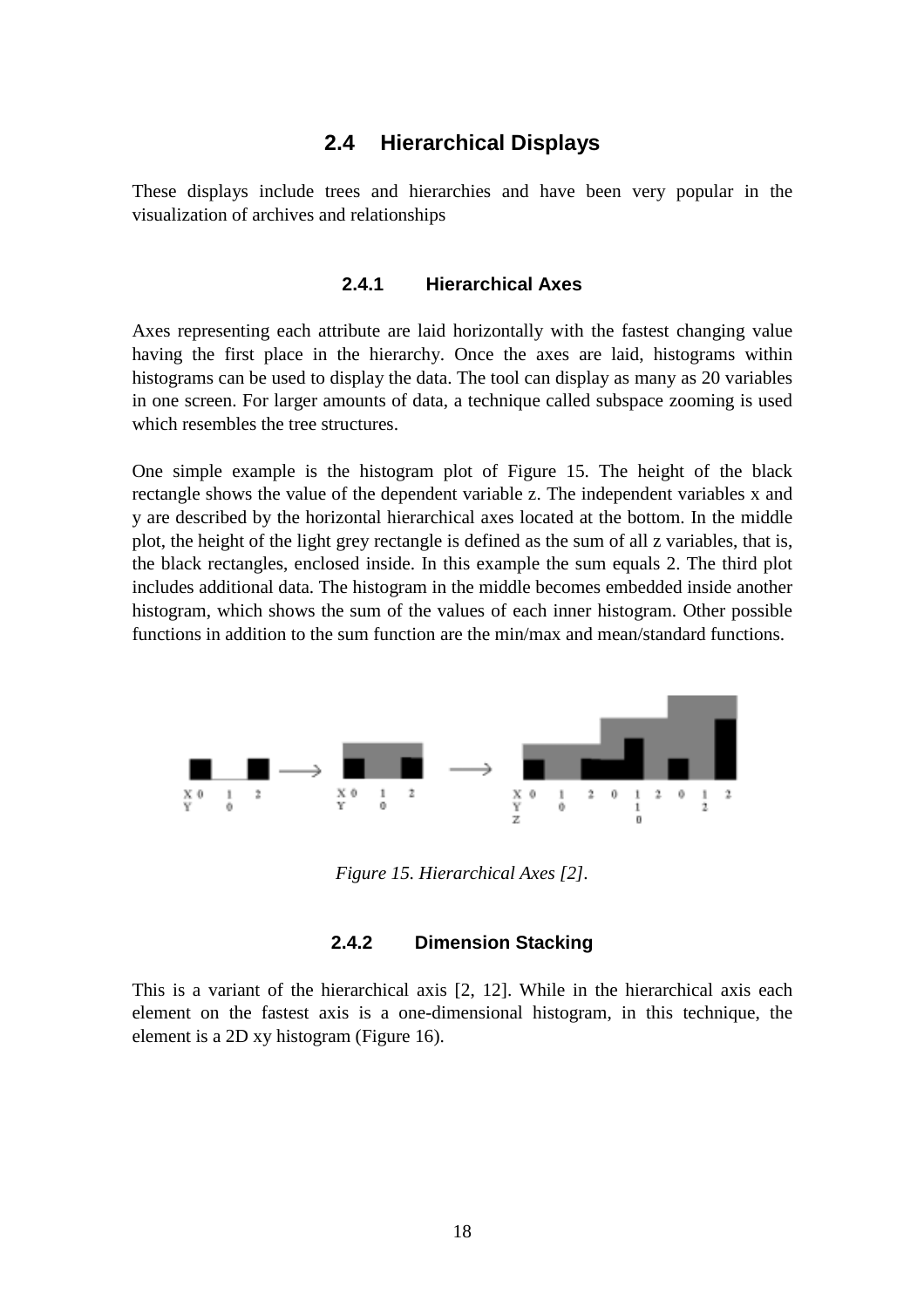

*Figure 16. Dimension Stacking Example [12].*

#### **2.4.3 Trees**

A Tree Display represents nodes or vertices in hierarchies [10, 27–31]. Branches or edges, directed by conditions or constraints, are proliferating from a top hierarchy set of objects (Figure 17. Apart from the typical tree structure, there are also treemaps, Cone trees and Hyperbolic trees that are later described as part of the Distortion methods.



*Figure 17. Tree Display [12].*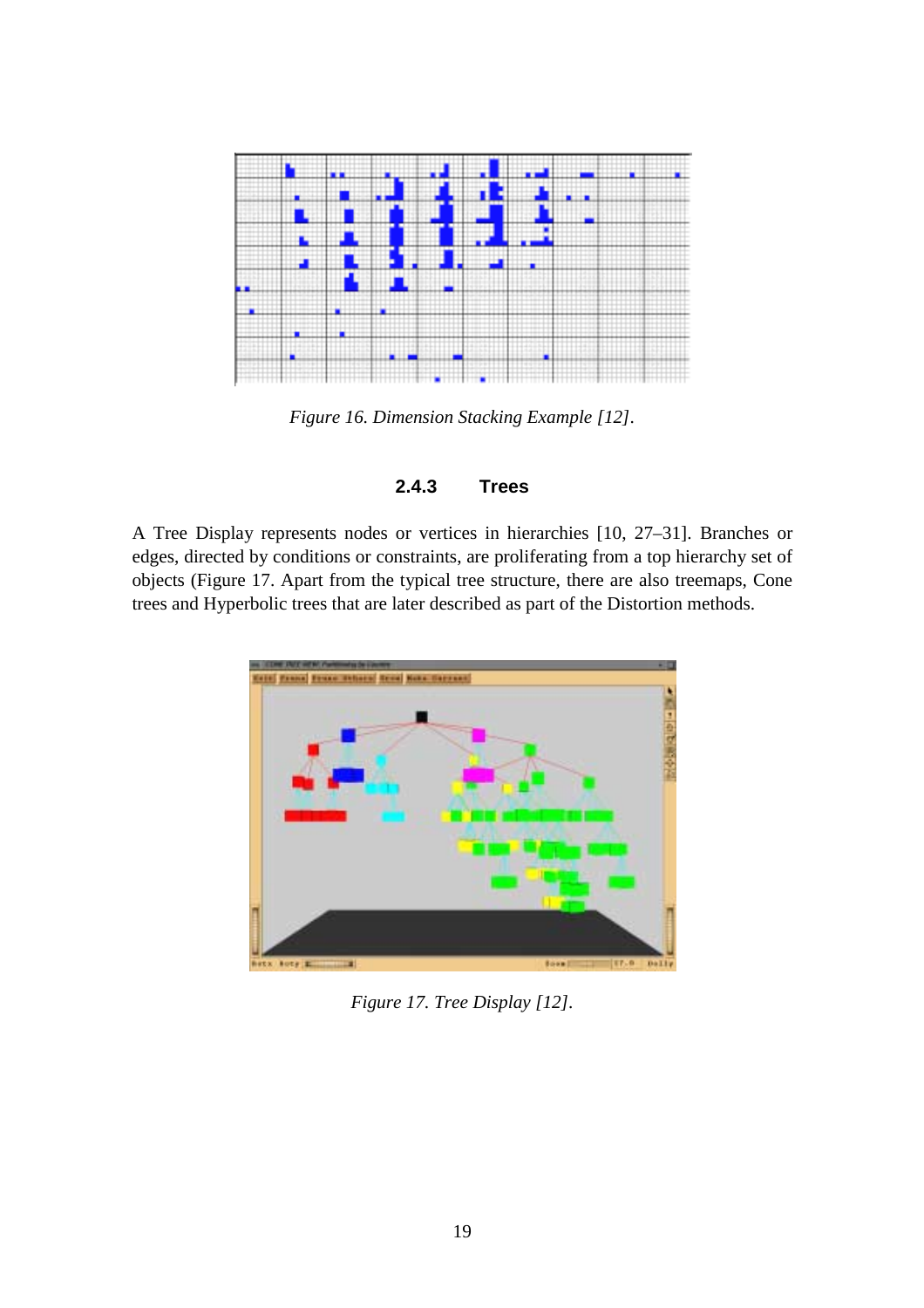#### 2.4.3.1 Tree Maps

A Treemap (Figure 18) is a hierarchical partitioning of a screen using screen filling techniques [31, 43]. It uses enclosure to visualize trees. The following properties are always held:

- 1. If Node 1 is an ancestor of Node 2, then the bounding box of Node 1 completely encloses, or is equal to, the bounding box of Node 2.
- 2. The bounding boxes of two nodes intersect if one node is an ancestor of the other.
- 3. Nodes occupy a display area strictly proportional to their weight.
- 4. The weight of a node is greater than or equal to the sum of the weights of its children.

Colour is principally used to depict the type of contents of a node and hues, textures and brightness have secondary parts.

Treemaps ensure a fixed size presentation, but are complex and many users require a lot of training to explore multi-hierarchical data sets.



*Figure 18. Tree Map [12]*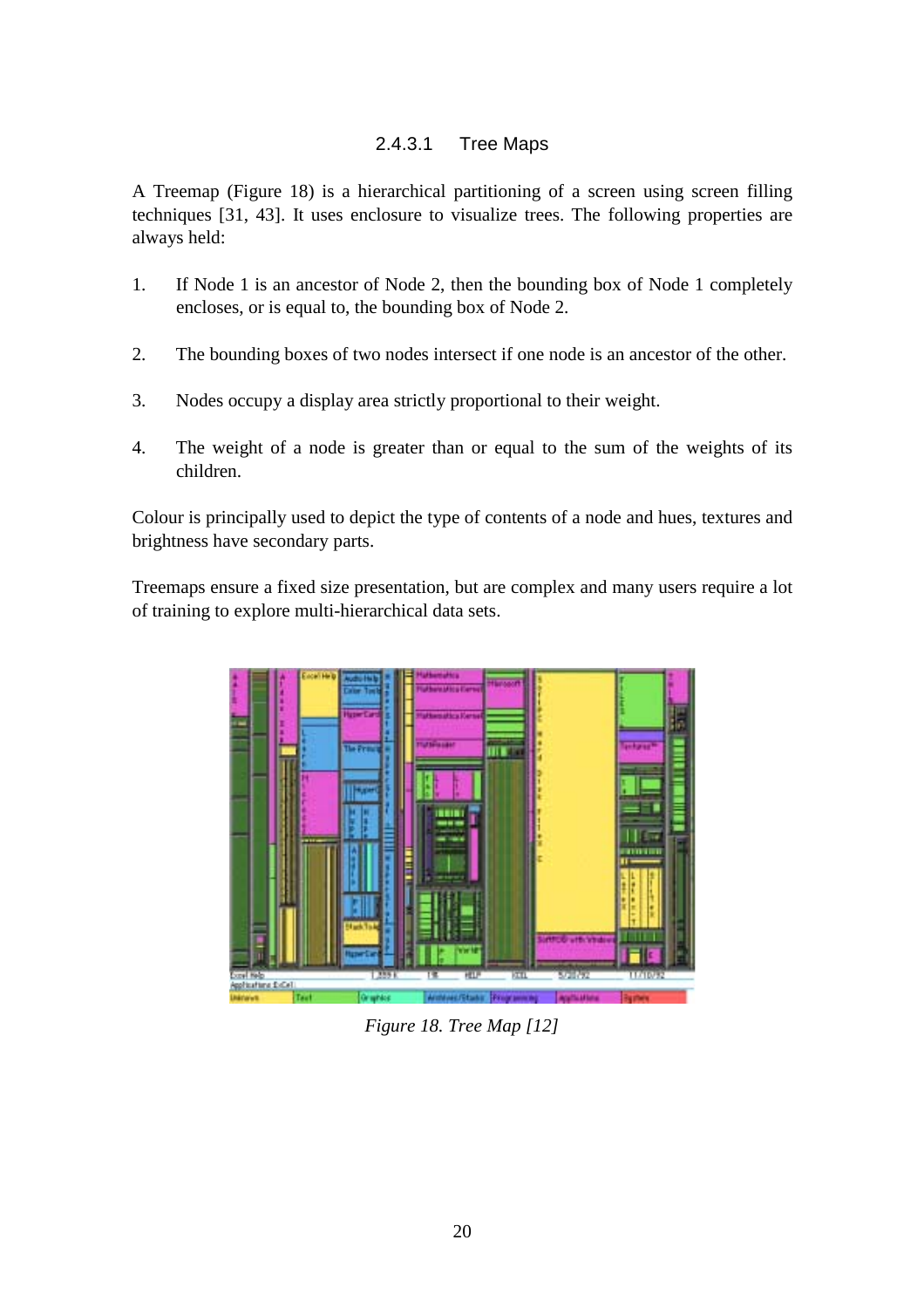#### 2.4.3.2 Cone Tree



A Cone Tree (Figure 19) is a tree figure that can interactively rotate and reveal new branches with data [12].

*Figure 19. Cone Tree [12].*

#### **2.4.4 Worlds within Worlds**

This is the nesting of dimensions within dimensions so as to generate an interactive hierarchy of displays [32]. A data glove is used to manipulate the displays (Figure 20).



*Figure 20. Worlds within worlds.*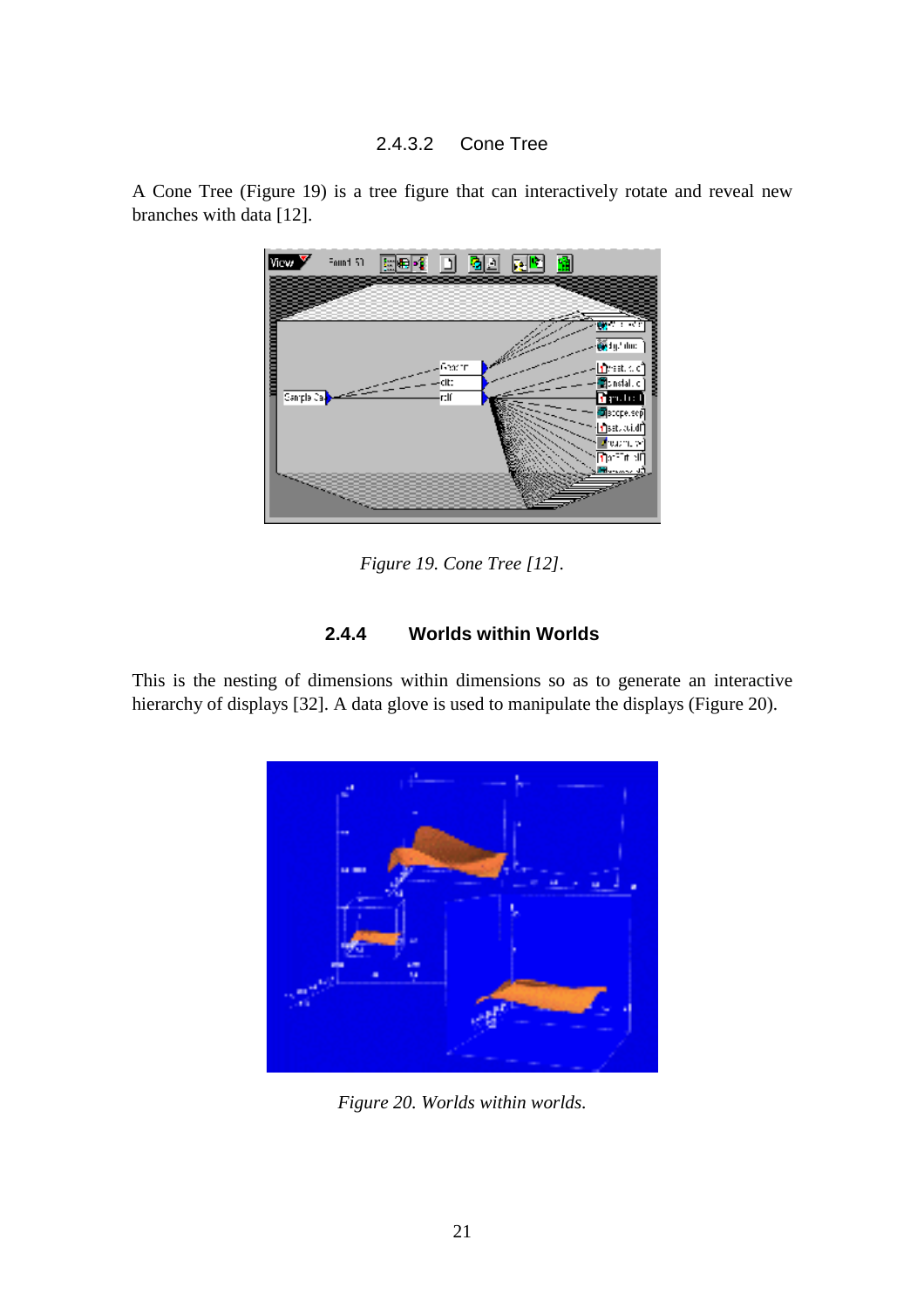#### **2.4.5 Info Cube**

In this display (Figure 21), the information is presented within nested cubes, having the highest hierarchical level as the outer cube [33]. The environment is virtual and the user can manipulate, rotate and select the cube of interest using a Data Glove, similarly to the previous technique.



*Figure 21. The Information Cube [33].*

# **2.5 Distortion Techniques**

This category includes the visualization techniques that distort the image to allow a visualization of larger amounts of data.

#### **2.5.1 Perspective Wall**

A Perspective Wall is the display of a wall in 3D [10]. On each face of the wall the data is presented (Figure 22). The user can interactively rotate the wall and reveal more faces where other data are displayed.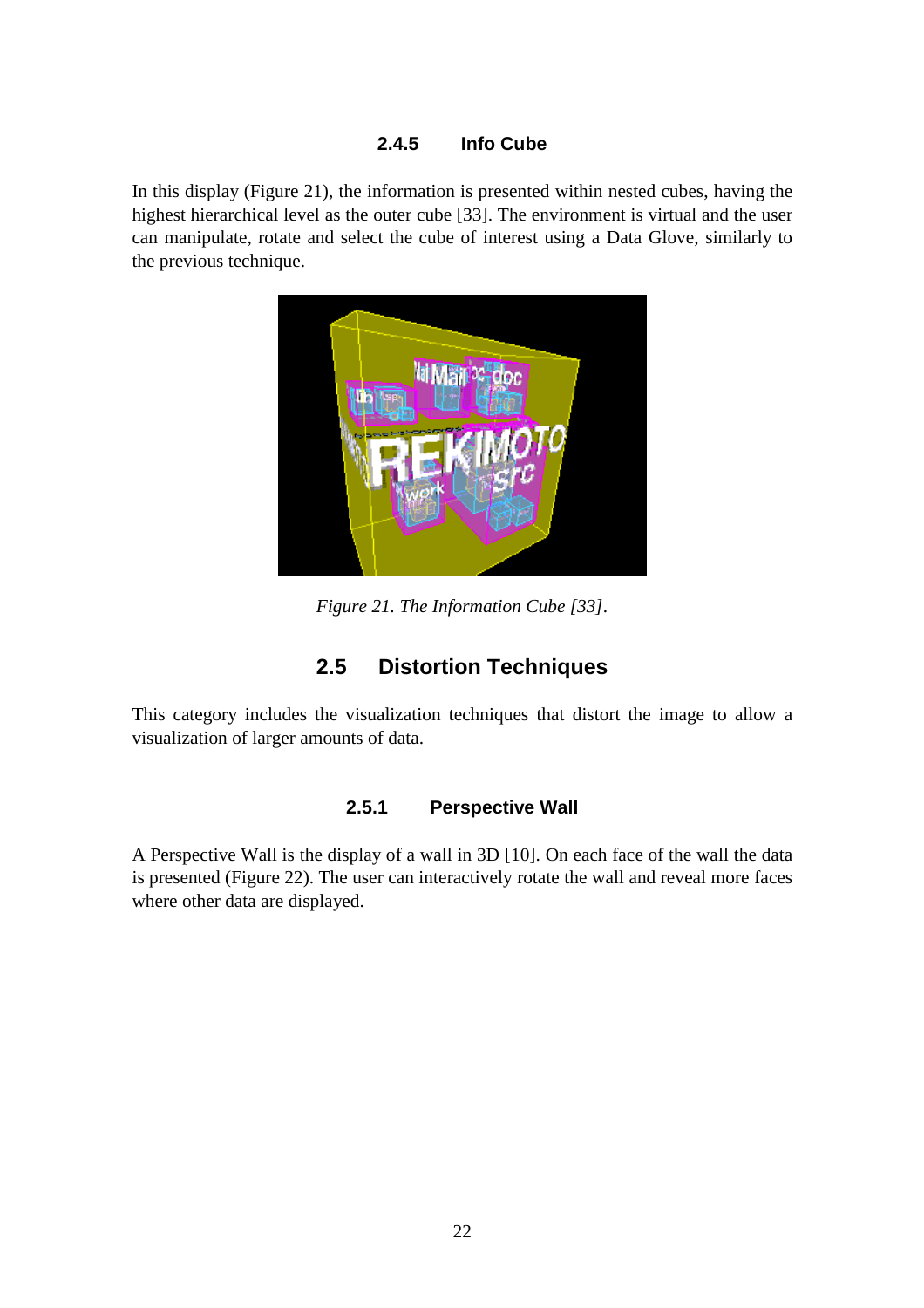

*Figure 22. Perspective Wall [12].*

### **2.5.2 Pivot Table and Table Lens**

A Pivot table is a table where there is a possibility to pop up an extra table where the details or more data can be shown [34]. In the Pivot table, the user can rotate the attributes and explore relationships and aggregation from different sides.

The Table Lens has evolved from the Pivot Table. In the table lens technique, parts of a table can be enlarged through an interactive action similar to that one of using a magnifying lens in order to visualize parts of the table where the information is hidden (Figure 23).



*Figure 23. Table Lens [12].*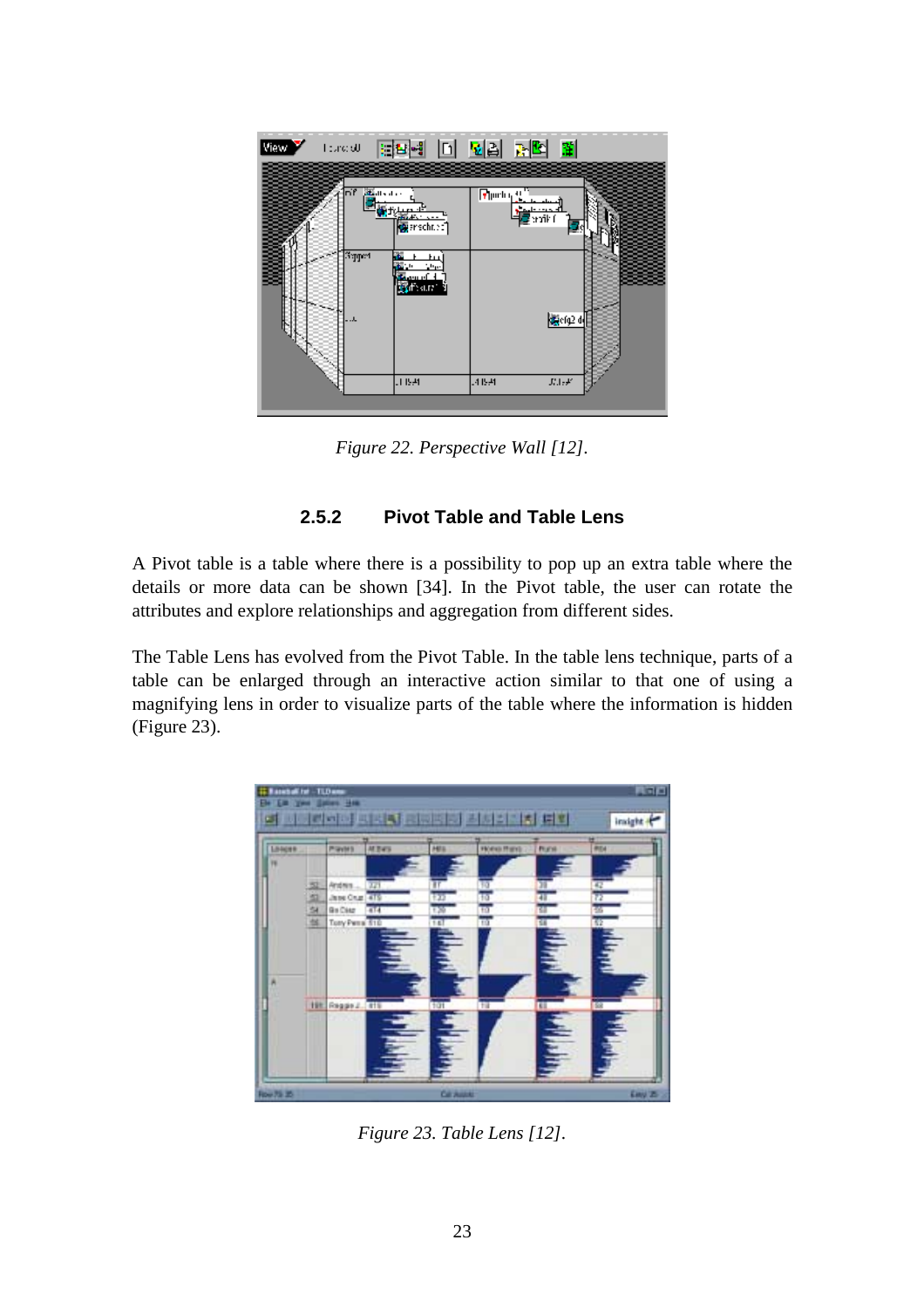#### **2.5.3 The Fish Eye View**

A Fish Eye View Graph (Figure 24) is the display of a graph where some parts are enlarged to show the detail while displaying the context containing the details [10, 12].



*Figure 24. The FishEye View [12].*

### **2.5.4 Hyperbolic Trees**

A Hyperbolic Tree is the viewing of a tree in a hyperbolic space where there are different foci [10]. By manipulating the foci more details can be viewed at the branches (Figure 25).



*Figure 25. The Hyperbolic tree [12].*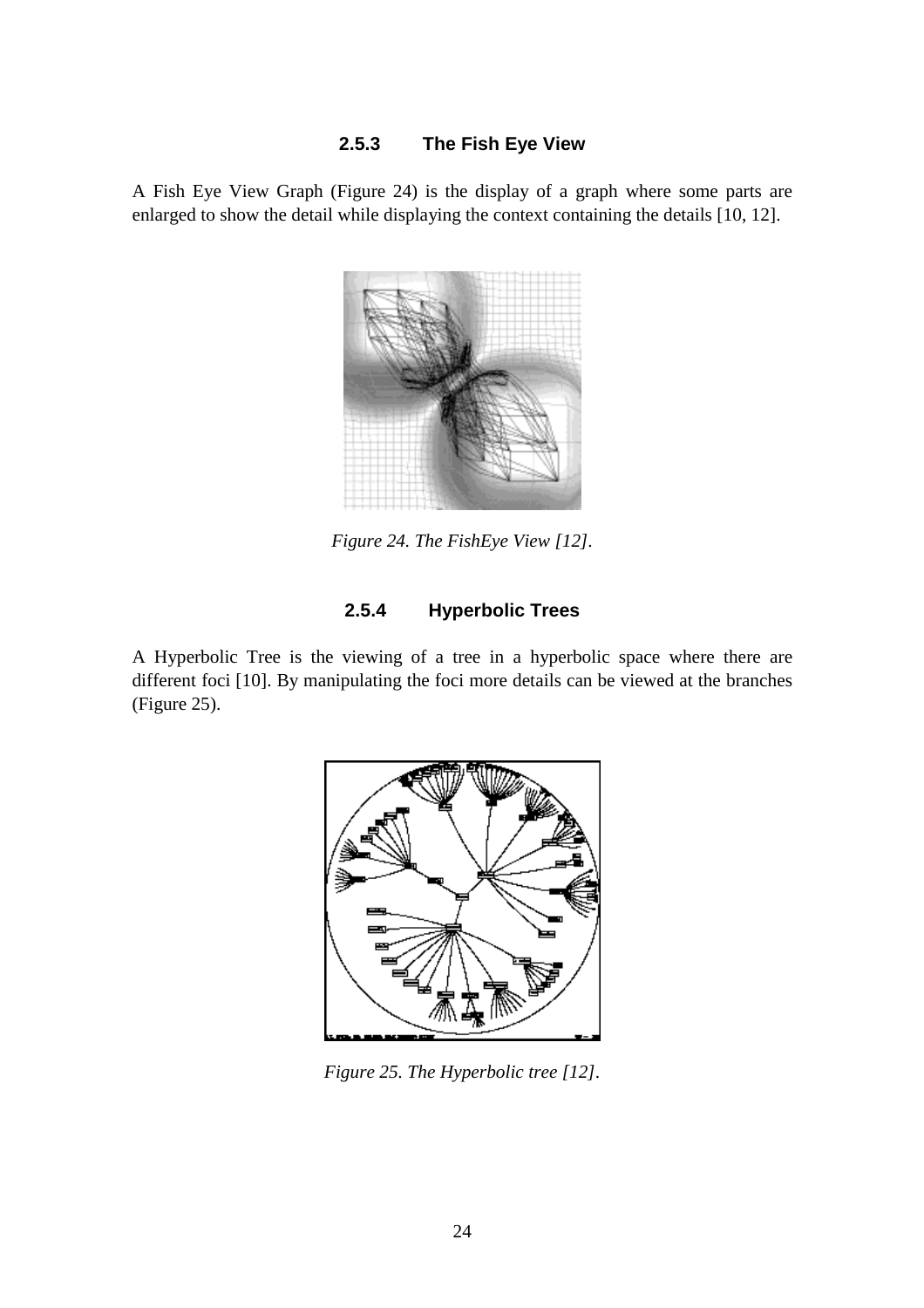#### **2.5.5 Hyperbox**

This is a display (Figure 26) of an n-dimensional box that has  $n(n-1)$  faces [2, 10]. Lines with the same orientation form a direction set. Each attribute is displayed in one direction. Each face of the box displays the relationship of the attributes along the directions of the face. By selecting variables, the user can cut the box along each direction set. However, when the amount of attributes is too large, the human perception makes it difficult for the user to view the information correctly.



*Figure 26. The Hyperbox [10].*

#### **2.6 Graph Based Techniques**

The visualization of large graphs using these techniques conveys the meaning of the graph clearly and quickly [10].

#### **2.6.1 Basic Graphs**

Simple representations of polylines, straight lines and curved lines linking the objects. The objects can be data objects, relationships, rules e.t.c.

#### **2.6.2 2D Graphs**

To optimize the graphs of a large amount of objects, the graph should display the possible clusters among the objects and the symmetries existing between the objects, and there should be minimal bending of curves and a uniformity in the distribution of the vertices or nodes and the edge length.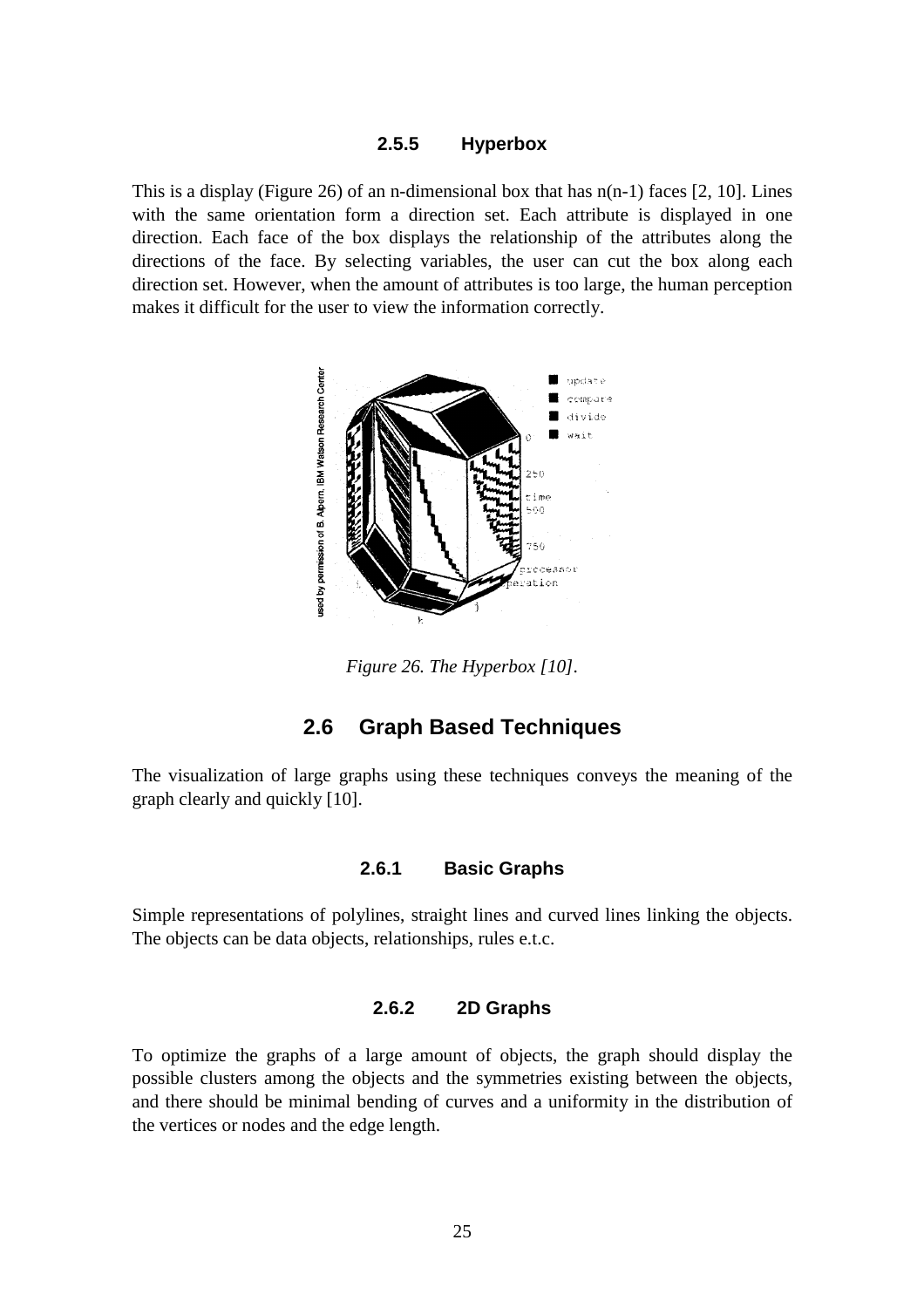### **2.6.3 3D Graphs and Hygraphs**

A more sophisticated representation of the graphs, in 3D (Figures 27 and 28) or hyperbolic spaces (Figure 28).



*Figure 27. Cluster Relations over large datasets [35].*



*Figure 28. A ball 3D graph [35] and an example of a hyperbolic graph generated using the LINK program [36].*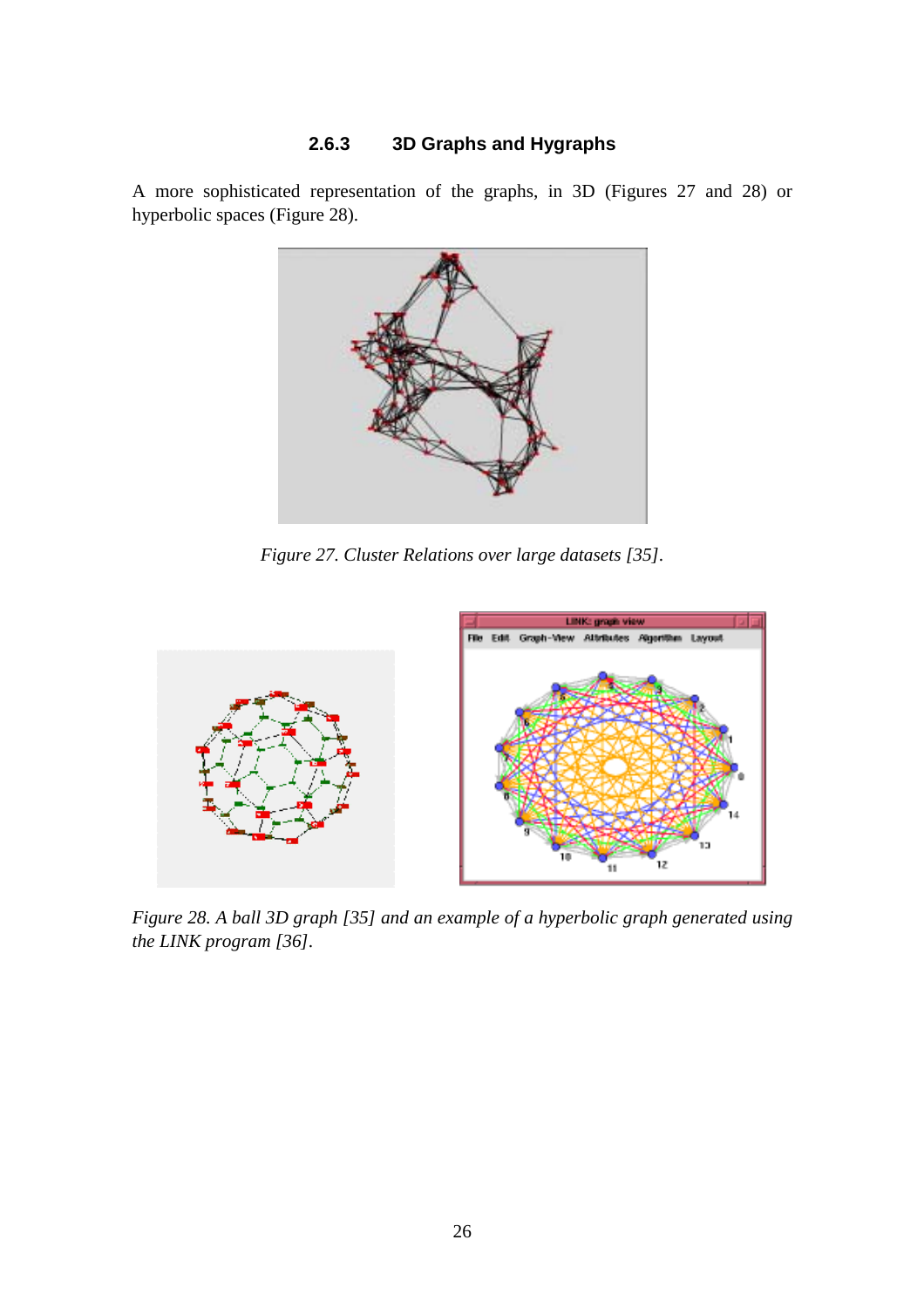|                            |                              | <b>Clustering</b> | Multi-<br>variate<br>Hot spot | No of<br>variates        | No of<br>data<br>items   | Categori-<br>cal data    | <b>Visual</b><br>overlap | <b>Learning</b><br>curve |
|----------------------------|------------------------------|-------------------|-------------------------------|--------------------------|--------------------------|--------------------------|--------------------------|--------------------------|
| Geometric<br>techniques    | Scatterplot<br>matrices      | $++$              | $++$                          | $^{+}$                   | $+$                      | $\overline{\phantom{0}}$ | $\boldsymbol{0}$         | $++$                     |
|                            | Prosection<br>views          | $++$              | $++$                          | $+$                      | $^{+}$                   | $\overline{\phantom{0}}$ | $\overline{0}$           | $+$                      |
|                            | Hyperslice                   | $+$               | $+$                           | $+$                      | $+$                      |                          | $\mathbf{0}$             | $\boldsymbol{0}$         |
|                            | Parallel<br>Coordinates      | $\overline{0}$    | $++$                          | $++$                     | $\overline{\phantom{0}}$ | $\mathbf{0}$             | $-$                      | $\boldsymbol{0}$         |
| Icon                       | Stick figure                 | $\mathbf{0}$      | $\boldsymbol{0}$              | $+$                      | $\overline{\phantom{0}}$ | $\overline{\phantom{0}}$ |                          | $\boldsymbol{0}$         |
| techniques                 | Shape<br>coding              | $\boldsymbol{0}$  | ۳                             | $++$                     | $+$                      | $\overline{\phantom{0}}$ | $+$                      |                          |
|                            | Colour Icon                  | $\mathbf{0}$      | $\overline{\phantom{0}}$      | $++$                     | $+$                      | $\qquad \qquad -$        | $+$                      | $\qquad \qquad -$        |
| Pixel<br>Oriented          | Query<br>independent         | $+$               | $+$                           | $++$                     | $++$                     | $\overline{\phantom{0}}$ | $++$                     | $^{+}$                   |
| techniques                 | Query<br>dependent           | $\ddot{}$         | $+$                           | $++$                     | $++$                     | $\overline{\phantom{0}}$ | $++$                     |                          |
| Hierarchical<br>techniques | Dimensional<br>Stacking      | $+$               | $^{+}$                        | $\mathbf{0}$             | $\boldsymbol{0}$         | $++$                     | $\boldsymbol{0}$         | $\boldsymbol{0}$         |
|                            | Worlds-<br>within-<br>worlds | $\overline{0}$    | $\overline{0}$                | $\mathbf{0}$             | $+$                      | $\overline{0}$           | $\overline{0}$           | $\overline{0}$           |
|                            | Treemap                      | $+$               | $\boldsymbol{0}$              | $+$                      | $\boldsymbol{0}$         | $++$                     | $+$                      | $\boldsymbol{0}$         |
|                            | Conetrees                    | $+$               | $+$                           | $\boldsymbol{0}$         | $+$                      | $\boldsymbol{0}$         | $+$                      | $+$                      |
|                            | Infocube                     | $\boldsymbol{0}$  | $\boldsymbol{0}$              | $\qquad \qquad -$        | $\blacksquare$           | $\mathbf{0}$             | $\mathbf{0}$             | $\boldsymbol{+}$         |
| Graph<br>techniques        | <b>Basic</b><br>Graphs       | $\mathbf{0}$      | $\boldsymbol{0}$              | $\overline{\phantom{0}}$ | $^{+}$                   | $\mathbf{0}$             | $\boldsymbol{0}$         | $+$                      |
|                            | Specific<br>Graphs           | $^{++}$           | $^{+}$                        |                          | $^{+}$                   | $\mathbf{0}$             | $+$                      | $^{+}$                   |

*Table 1. Comparison of Information Visualization Techniques.*

Daniel Keim in his tutorial presentation about the information visualization has compiled a table (Table 1) where different methods are being compared by considering the possibilities to view clusters, multivariate hot spots, the amount of variates, the amount of data items, categorical data, and furthermore: how much visual overlap occurs and how good the learning curve is [10]. We can see that with the exception of icon methods, clustering can be viewed well. All the methods mentioned have a potential for displaying multivariate data except the graphs, unless one includes brushing in them. Categorical data can be viewed better using hierarchical techniques as expected. Parallel Coordinates is probably the technique with the worst visual overlap.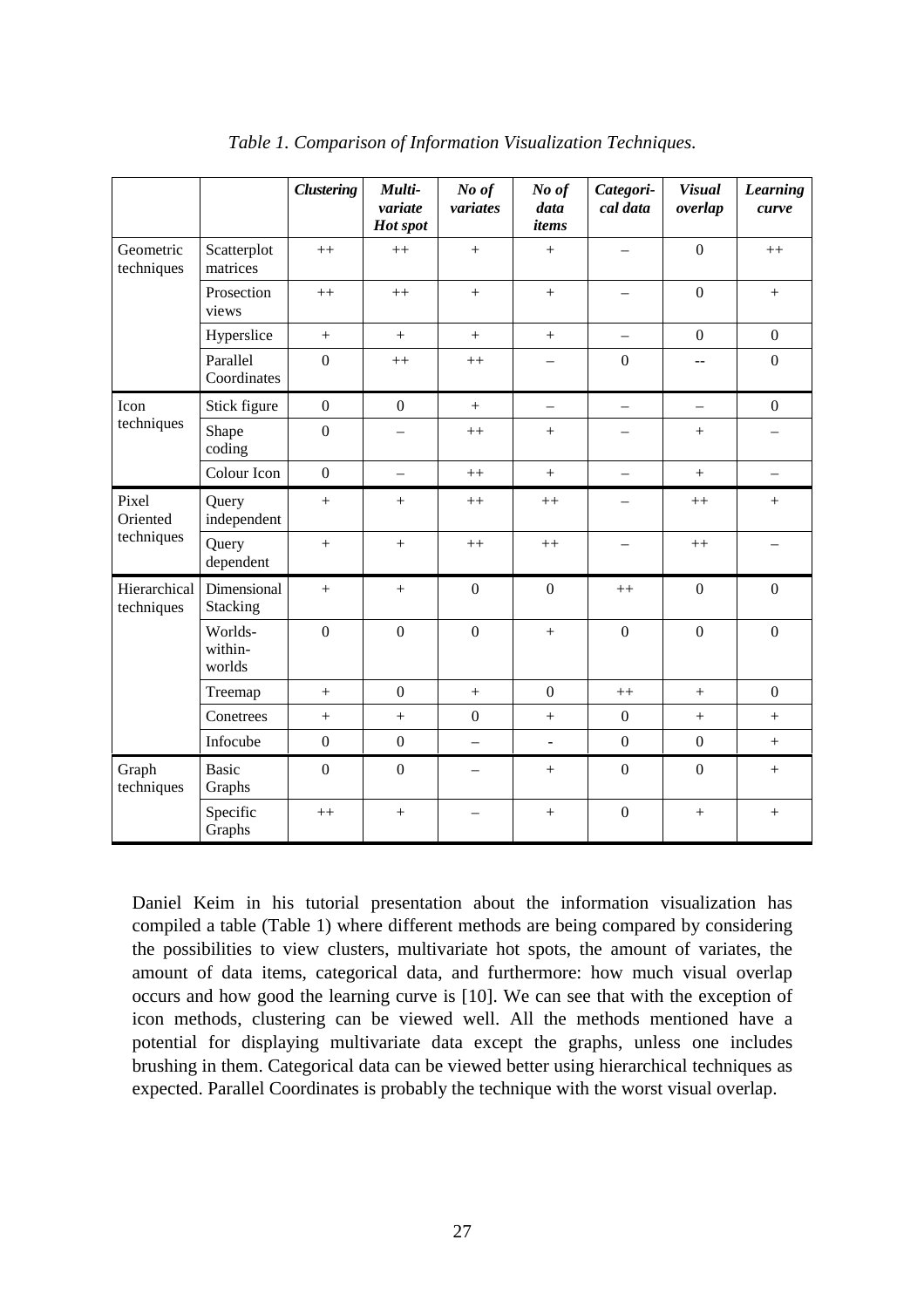In general terms, the use of a certain method should be decided upon the following criteria:

- data kind (scalar, categorical etc.)
- data amount
- data dimensionality.

One should also consider the kind of queries and answers the analyst would want to extract from the data in order to finalize an interactive exploring visualization tool.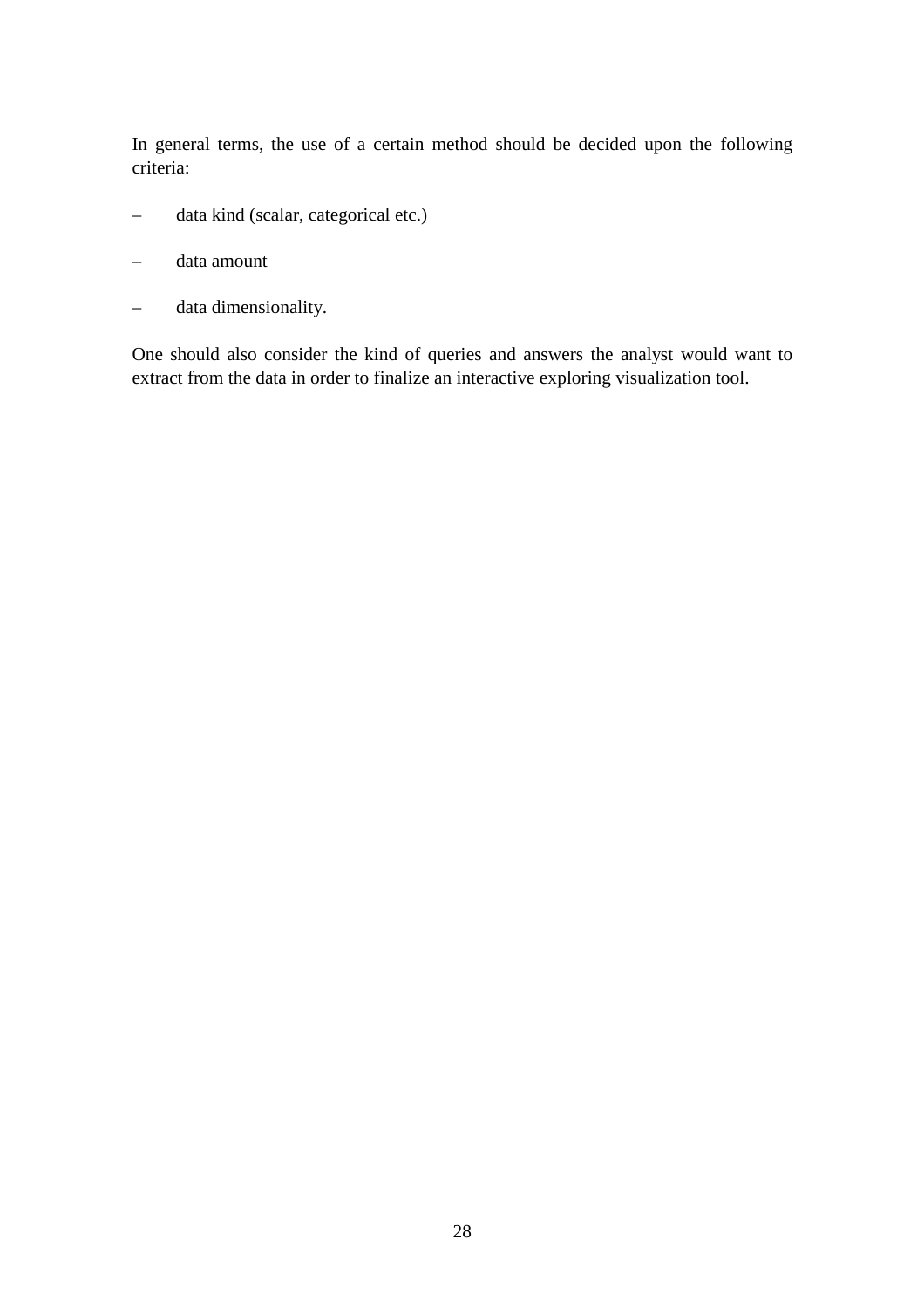# **3. Additional Methods for "Multidimensionality"**

# **3.1 Zooming**

By zooming (Figure 29) onto smaller portions of the display, the user can view hidden details or even similar displays of lesser attributes.



*Figure 29. Zooming.*

# **3.2 Brushing**

An interactive brush such as a mouse pointer can be used to cause the popping up of hidden windows, tables spread sheets, etc., and consquently the display of hidden information in detail (Figure 30).

Together with the brushing function one could consider the linking. Such is the example of the Scatterplot matrices where the user can "brush" points on one Scatterplot and the same points are highlighted in the linked graphs of the matrix.



*Figure 30. Brushing.*

### **3.3 Animation**

In time and serial data, animation (Figure 31) can be used to view information at different parts of space and of time.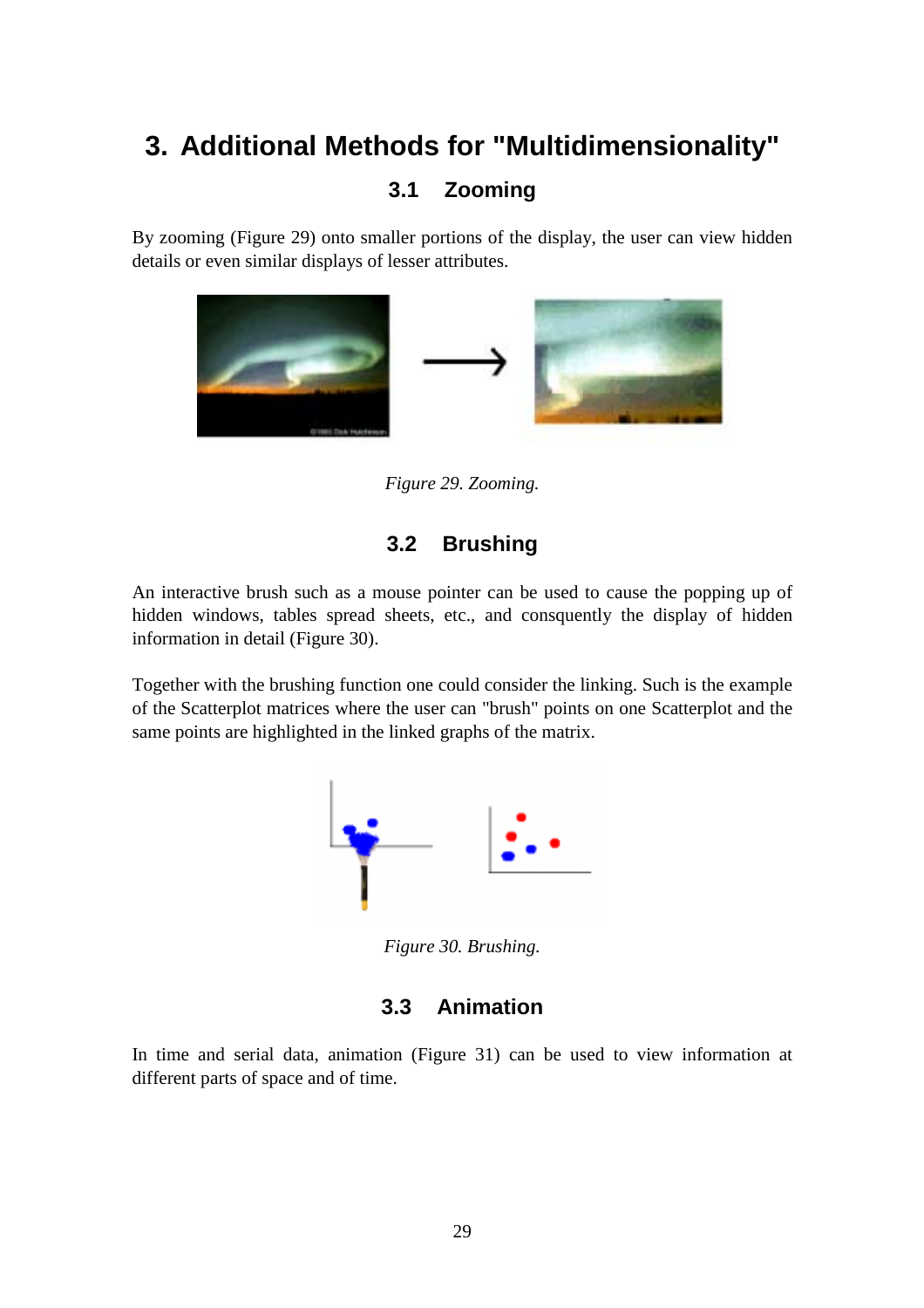

#### *Figure 31. Animation Frames.*

# **3.4 Virtuality**

Virtual models have been built in combination with some of the above mentioned displays. Displays of natural scene paradigms or similar to the world in Figure 32 are common virtual visualizations.



*Figure 32. Virtual Worlds.*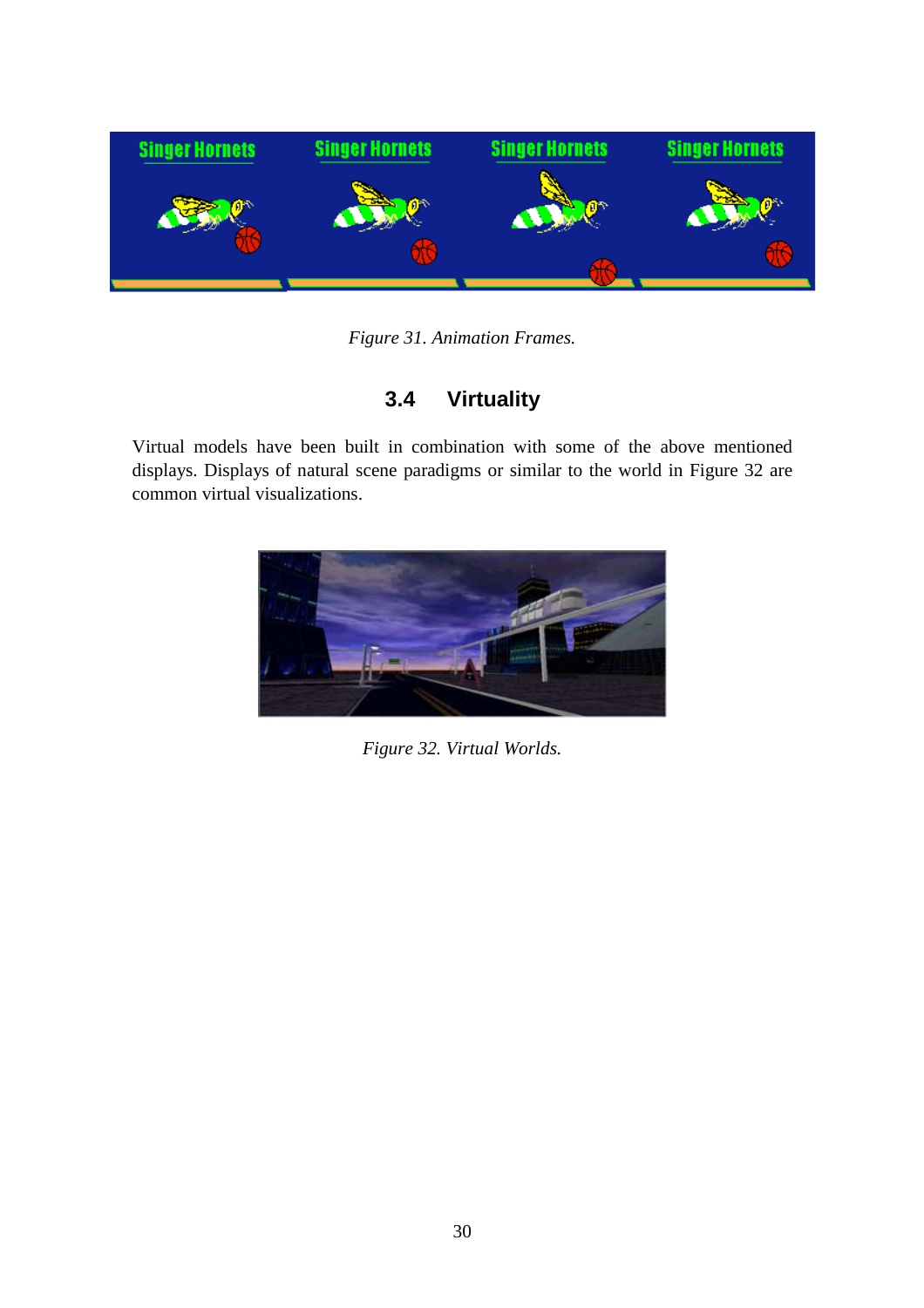# **4. Examples of Visualization Tools**

Several visualization tools for representing multidimensional data have been developed, commercial as well as experimental. In the following, there are some examples from literature.

#### *VisDB [23, 24]*

Using this tool, the user can visualize the relevance of multidimensional data answering to a query. The relevance is appointed to colours and pixels are accordingly coloured. Then, the highest relevance objects are positioned in the middle and the less relevant are evolving to a spiral pattern outwards. By relating corresponding regions in different windows, presented all together in one screen, the user can perceive data characteristics such as multidimensional clusters or correlations (Figure 33).



*Figure 33. VisDB: Recursive Pattern Example; Stock Market Data.*

The user can give a direction to the relevance of the query result and visualize the overall results in two axes techniques, adding information in this way.

*AutoVisual [32]*: This tool designs interactive visual worlds for visualizing and exploring multivariate relationships using the worlds within worlds technique (see also Fig. 20). The user designs n-Vision worlds and explores them using a Data Glove. An n-Vision virtual world is a hierarchy of interactors. Each interactor consists of four basic components: a set of encoding space (where the graph is rendered), a set of encoding objects (the body of the graph), a set of selections (a subset of the parent interactor's encoding space), and a user interface (bindings between the user's actions and the interactor's properties).

Auto Visual uses two criteria to establish a successful visualization, potential expressiveness and potential effectiveness. Expressiveness refers to the potential to display all assigned information over time, and effectiveness is referring to the potential of presenting the information sufficiently clearly.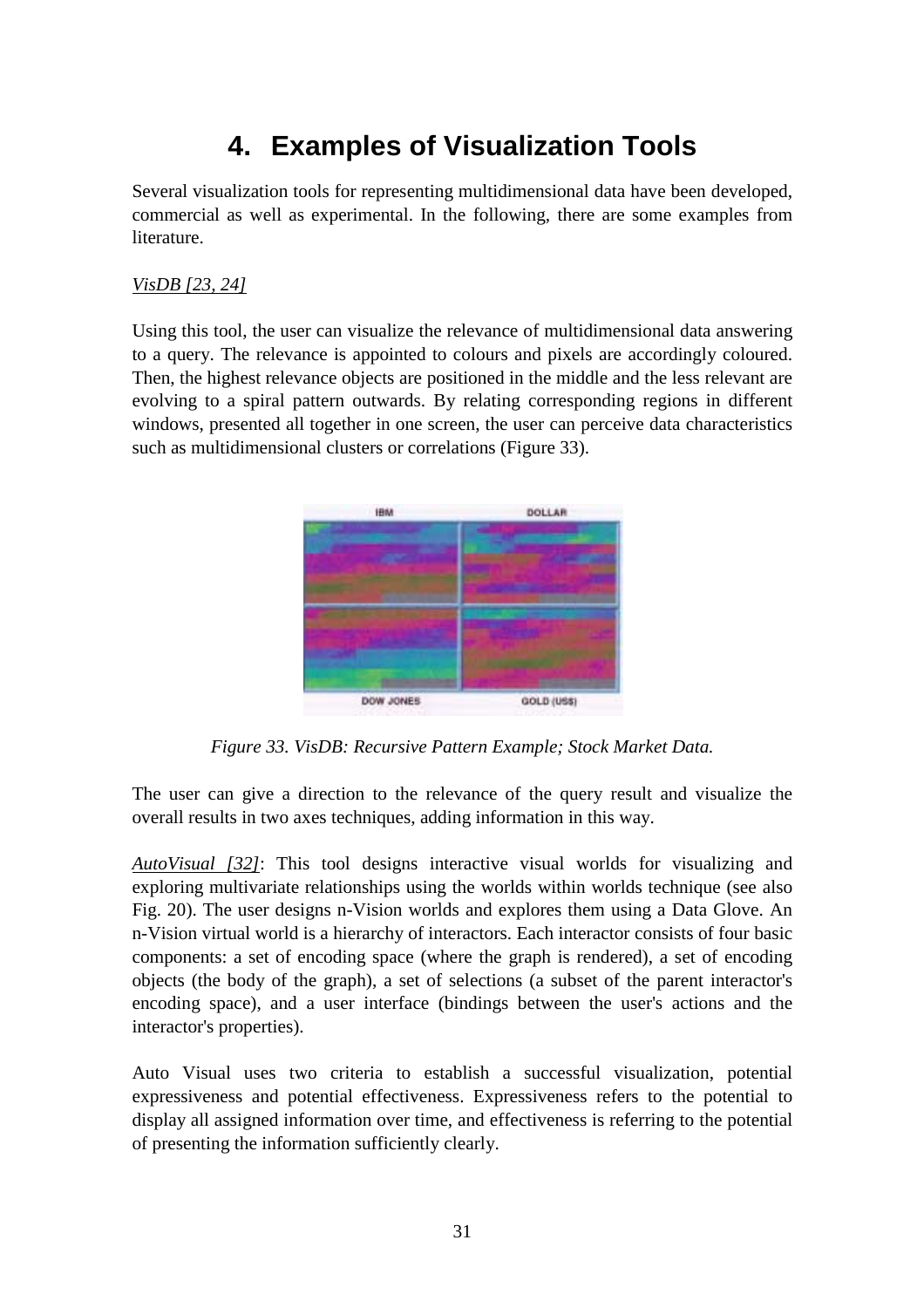*SGI Data explorer's Glyphmaker [38]*: The tool allows the user to build customized representations (glyphs) of multivariate data. The glyphs properties (shape, colour, size etc.) are bound to data attributes. Important parts of the tool are the Data Reader (to read data), the Glyph editor (to draw and design the glyphs), and the Glyph binder (allows interactive bindings between glyph elements and data variables). The glyphs are put in a 3D Box, the Conditional Box.

*Xdmv Tool [2]*: The tool uses four tools to visualize multivariate data: scatterplot matrix, dimension stacking, star glyphs, and parallel coordinates

*Polaris [34]*: In this tool, the Pivot Table interface is extended. Relational databases are organized into tables where rows are the events and columns are the attributes or parameters of each event. Then, by choosing among representations, the user drags and drops areas selected from the table and constructs a matrix of graphics (Figure 34).



*Figure 34: The Polaris Tool User Interface.*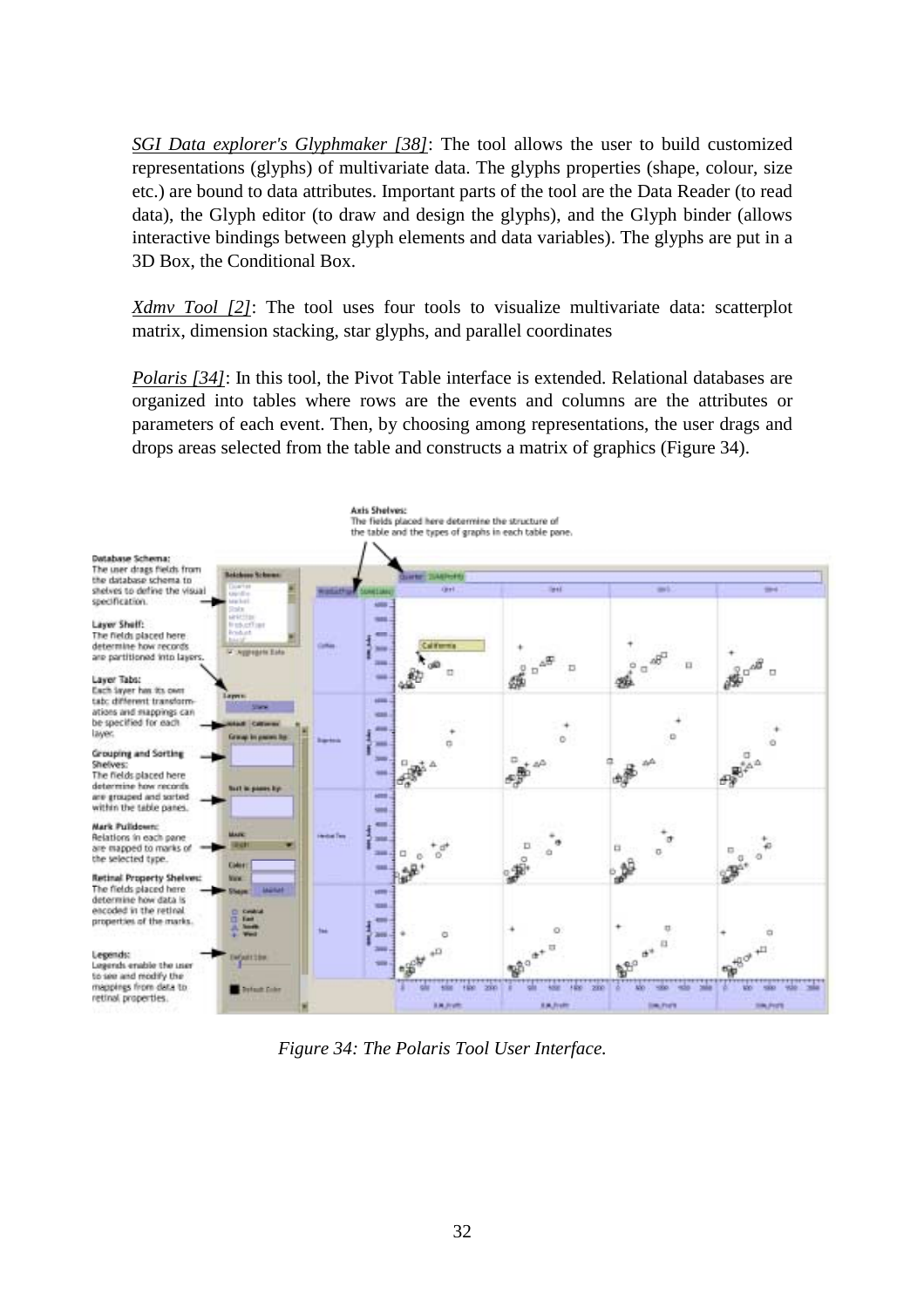There are Ordinal-Ordinal graphs such as tables, Ordinal Quantitative graphs such as barcharts and Quantitative-Quantitative graphs such as scatterplots.

*NETMAP [39]*: This is a link analysis tool using different displays to show links between sets of data. Among others, there is the "Cartesian display" where the user is allowed to position nodes on any point on the screen.

*MineSet [40]*: This is a tool using tree display, 3D scatterplots, a map visualizer and a rules visualizer similar to the Polaris tool (Figure 35).



*Figure 35. MineSet: Tree Display*

**Note:** None of these has been tested by the author.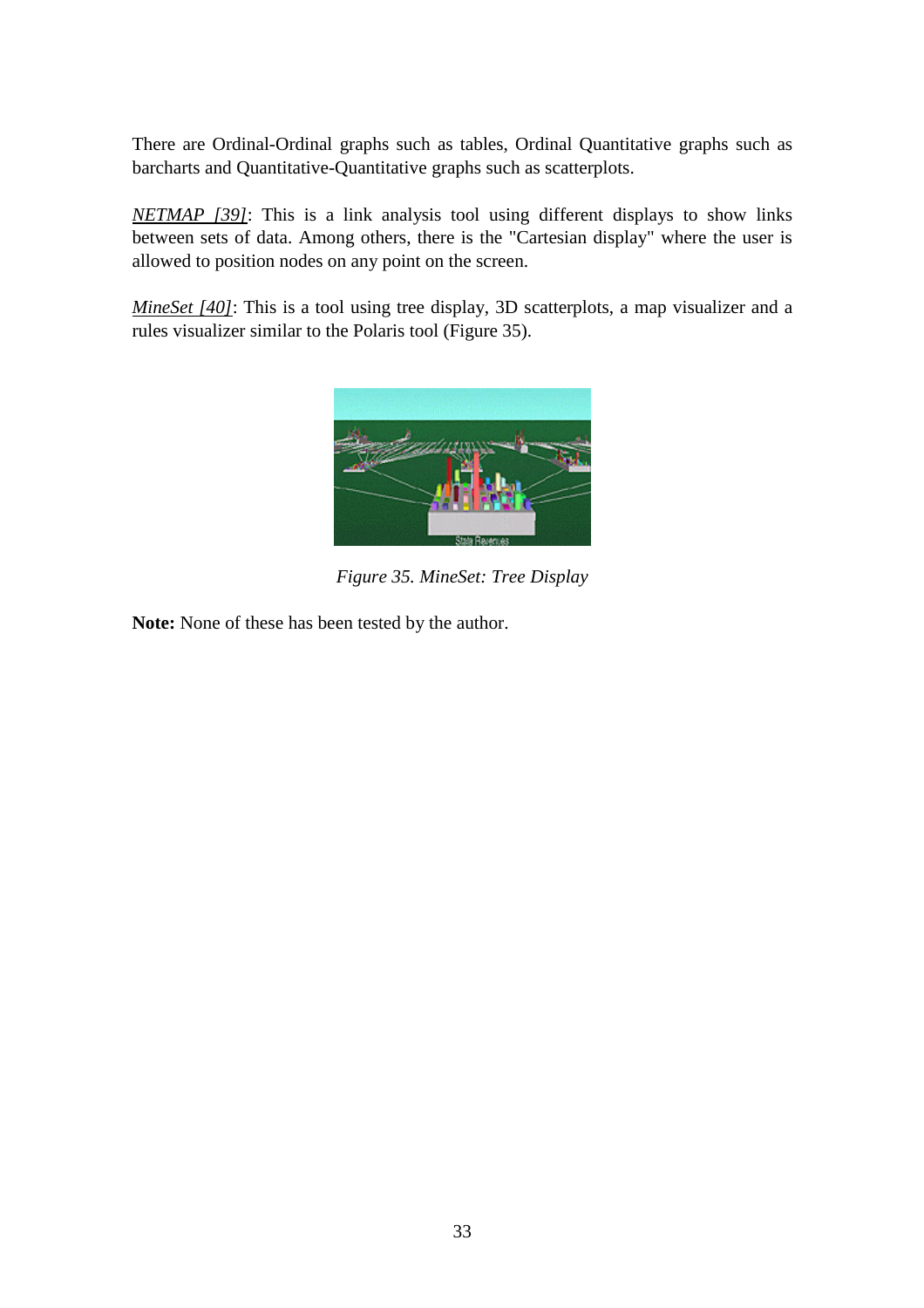# **References**

- 1. http//:www.dictionary.com, 2001 Lexico LLC.
- 2. Wong, P. C. & Bergeron, R. D. 30 Years of Multidimensional Multivariate Visualization. In: Nielson, G. M. Scientific visualization: overviews, methodologies, and techniques. IEEE Computer Society, Washington, 1997. ISBN 0-8186-7777-5
- 3. Inselberg, A., Grinstein, G., Mihalisin, T. & Hinterberger, H. Visualizing Multidimensional (Multivariate) Data and Relations. Proc. of IEEE Conf. VISUALIZATION, 94. Pp. 404–409.
- 4. Beckamn, P. E. On The Problem of Visualizing Point Distributions in High Dimensional Spaces. Computers & Graphics, 1995, 19(4), pp. 617–629.
- 5. Han, J. Data mining techniques; SIGMOD Record (ACM Special Interest Group on Management of Data). Proceedings of the 1996 ACM SIGMOD International Conference on Management of Data, Montreal, Can, June 4–6, 1996. P. 545.
- 6. Fayyad, U., Piatetsky-Shapiro, G. & Smyth, P. The KDD Process for extracting Useful Knowledge from Volumes of Data. Communications of the ACM, 1996, 39(11), pp. 27–34.
- 7. Gershon, N., Eick, S. G. & Card, S. Information Visualization. Interactions, 1998, 2, pp. 9–15.
- 8. Mackinlay, J. Automating the Design of Graphical Presentations of Relational Information. ACM Transactions on Graphics, 1986, 5(2), pp. 110–141.
- 9. Healy, C. G., Booth, K. S. & Enns, J. T. Visualizing Real Time Multivariate Data Using Preattentive Processing. ACM transactions on Modelling and Computer Systems, 1995, 5(3), pp. 190–221.
- 10. Keim, D. A. Visual Techniques for Exploring Databases. Invited Tutorial, Int. Conference on Knowledge Discovery in Databases (KDD'97), Newport Beach, CA, 1997.
- 11. Tweedie, L., Spence, R., Dawkes, H. & Su, H. Externalising Abstract mathematical Models. Proceedings of the Conference on Human Factors in Computing Systems (SIGCHI '96), 1996. Pp. 406–412.
- 12. Yli-Nikkola, H. Information Visualization Techniques Report. VTT Electronics internal report, 1999.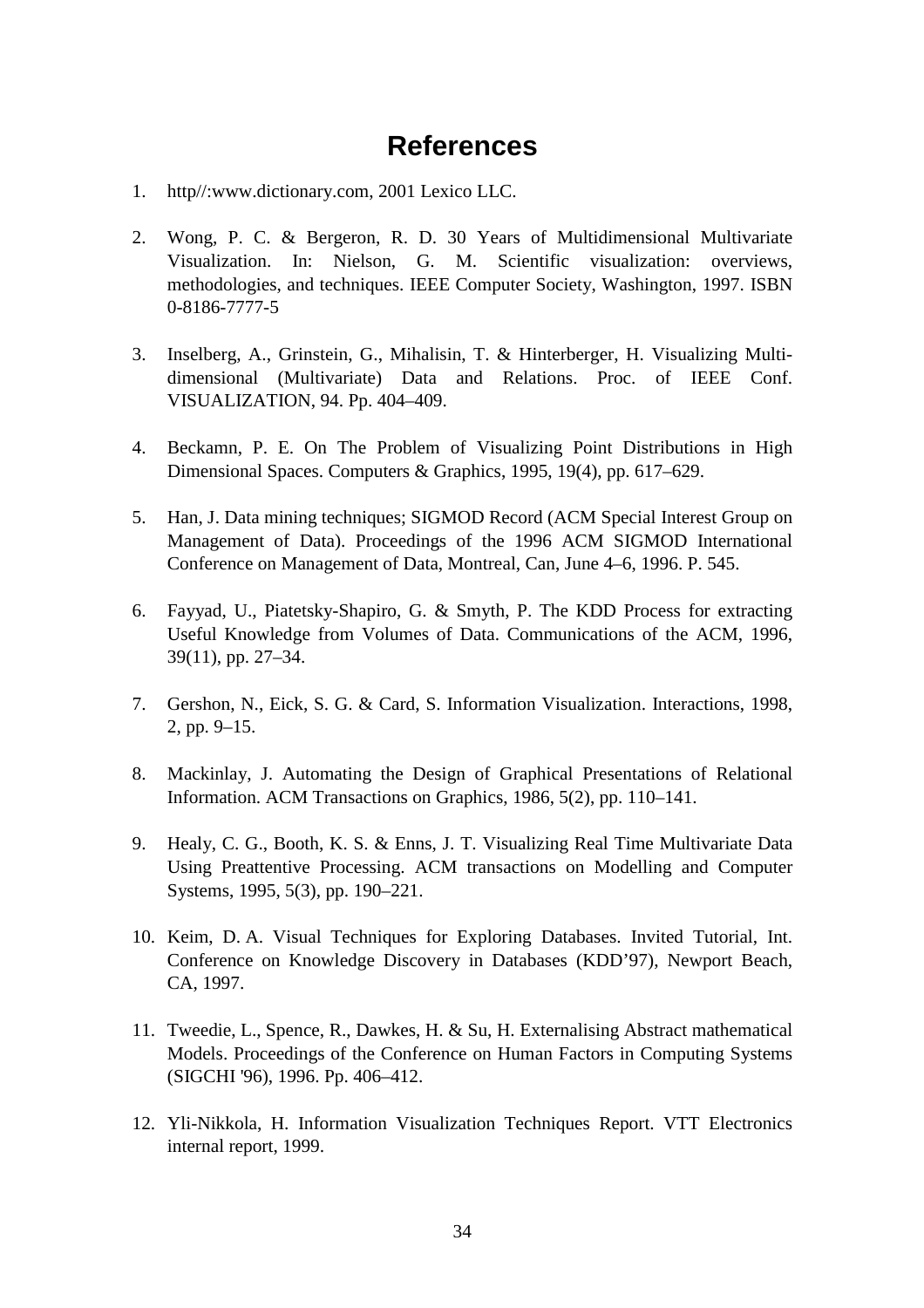- 13. Zuffo, M. K., de Deus Lopes, R., Santos, E. T., Zuffo, J. A. & Grant, A. J. A programming environment for high performance volume visualization applications. Computers & Graphics, 1996, 20(3), pp. 358–394.
- 14. Greiner, G., Kolb, A., Pfeifle, R., Seidel, H. P., Slusallek, P., Encarna, M. & Klein, R. A Platform for Visualizing Curves and Surfaces. Computer Aided Design, 1995, 27(7), pp. 559–566.
- 15. Hamman, B. Curvature approximation of 3D manifolds in 4D space. Computer Aided Geometric Design, 1994, 11(6), pp. 621–632.
- 16. Dong, F. & Shi, J. Multiresolution data modelling for irregular data fields based on wavelets. Proceedings of the 1997 International Conference on Information Visualization, IV, Aug. 27–29 1997, London, England. Pp. 64–70.
- 17. Fua, Y. H. & Ward, M. O. Hierarchical Parallel Coordinates for Exploration of Large Datasets. Rundensteiner, E. A. Proc. of Visualization '99, Oct. 1999.
- 18. Goel, A., Baker, C., Shaffer, C. A., Grossman, B., Haftka, R. F., Mason, W. H. & Watson, L. T. VizCraft: A Multidimensional Visualization Tool for Aircraft Configuration Design. Proceedings of IEEE, Visualization '99, San Francisco, CA, October 1999.
- 19. Hoffman, P., Grinstein, G., Marx, K., Gorse, I. & Stanley, E. DNA Visual And Analytic Data Mining. IEEE Visualization 1997, October 1997, Phoenix, Arizona, USA.
- 20. Healy, C. G. & Enns, J. T. Building Perceptual Textures to visualize multidimensional Databases. IEEE Visualization 1998, October 1998, USA.
- 21. Erbacher, R. F., Grinstein, G., Lee, J. P., Levkowitz, H., Masterman, L., Pickett, R. & Smith, S. Exploratory visualization research at the University of Massachusetts at Lowell. Computers & Graphics, 1995, 19(1), pp. 131–139.
- 22. Fukuda, T., Morimoto, Y., Tokuyama, T. & Morishita, S. Data mining using twodimensional optimized association rules: Scheme, algorithms, and visualization. SIGMOD Record (ACM Special Interest Group on Management of Data), Proceedings of the 1996 ACM SIGMOD International Conference on Management of Data, June 4–6, 1996, Montreal, Can. Pp. 13–22.
- 23. Keim, D. & Kriegel, H.-P. VisDB: Database Exploration using Multidimensional Visualization. IEEE Computer Graphics and Applications, 1994, 14(5), pp. 40–49.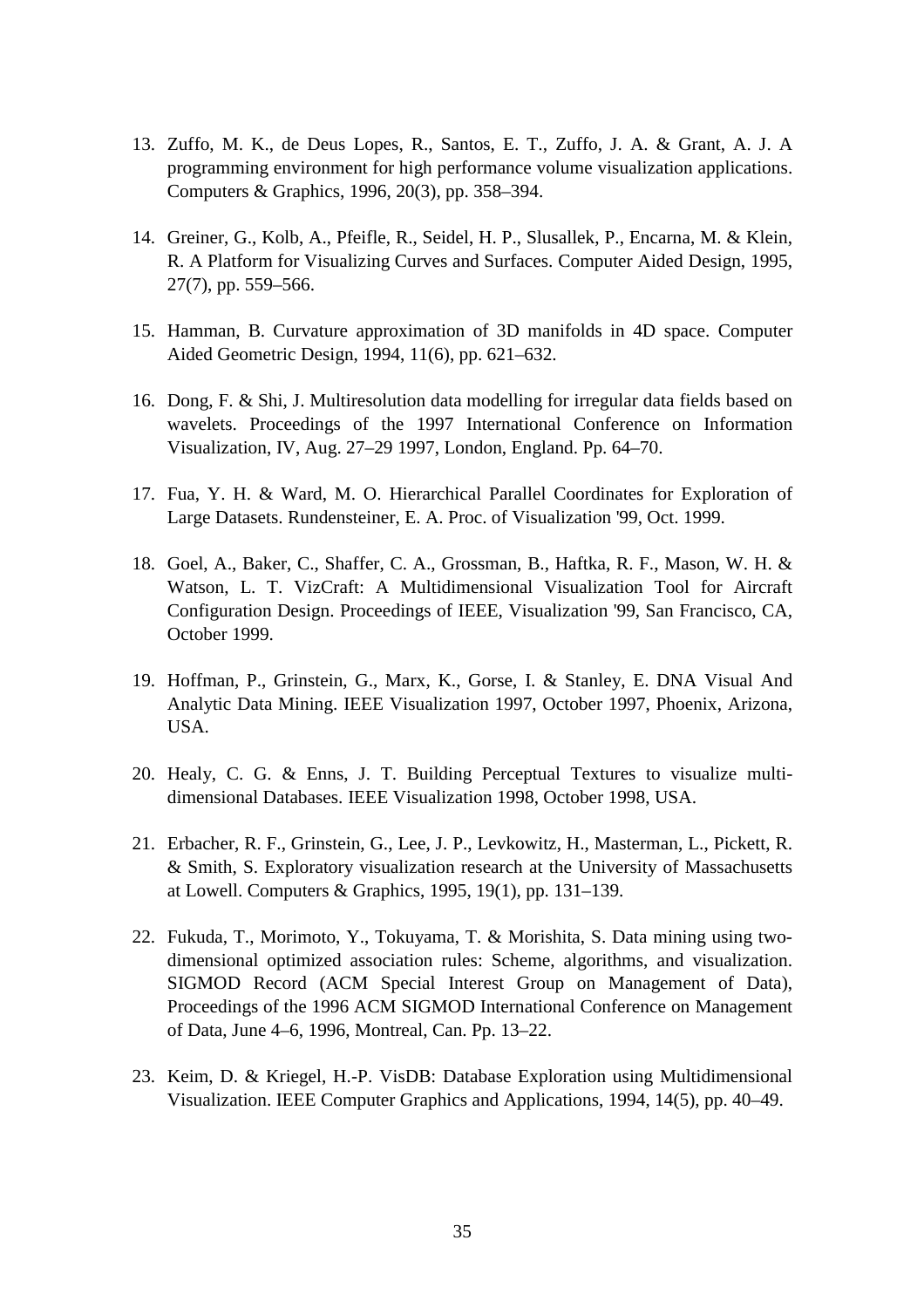- 24. Keim, D. & Kriegel, H.-P. Visualization Techniques for Mining Large Databases: A comparison. IEEE Transactions on Knowledge and Data Engineering, 1996, 8(6), pp. 923–938.
- 25. Hofmann, H. Exploring Categorical Data: Interactive Mosaic Plots. Metrika 2000, 51. Pp. 11–26.
- 26. Theus, M. Plots in Manet. Found in http://www1.math.uni-augsburg.de/Manet/plots.html#plots
- 27. Greenhill, S. & Venkatesh, S. Semantic Data Modelling and Visualization using Noetica. Data and Knowledge Engineering 2000, 33, pp. 241–276.
- 28. Koonce, D. A., Fang, C.-H. & Tsai, S.-C. A Data Mining Tool for Learning from Manufacturing Systems. Computers ind. Engng 1997, 33(1–2), pp. 27–30.
- 29. Ankerst, M., Elsen, C., Ester, M. & Hriegel, H.-P. Visual Classification. An Interactive Approach to Decision Tree Construction. Proc. 5th Int. Conf. on Knowledge Discovery and Data Mining (KDD'99), San Diego, CA, 1999. Pp. 392– 396.
- 30. Mehta, D. P. & Sahni, S. Models and techniques for the visualization of labelled discrete objects. Proceedings of the 1992 ACM/SIGAPP Symposium on Applied Computing SAC '92, March 1–3, 1992, Kansas City, KS, USA. Pp. 1224–1233.
- 31. Baker, M. J. & Eick, S. G. Visualising Software systems. Proceedings of the 16th International Conference on Software Engineering, 1994. Pp. 59–67.
- 32. Beshers, C. & Feiner, S. AutoVisual: Rule-based Design of Interactive Multivariate Visualizations'. Computer Graphics & Applications, 1993, 13(4), pp. 41–49.
- 33. Rekimoto, J. & Green, M. The Information Cube: Using Transparency in 3D Information Visualization. Proceedings of the Third Annual Workshop on Information Technologies & Systems (WITS'93), 1993. Pp. 125–132.
- 34. Stolte, C. & Hanrahan, P. Polaris: A system for Query, Analysis and Visualization of Multidimensional relational Databases. Proceedings of the Sixth IEEE Symposium on Information Visualization, October 2000.
- 35. Frick, A. Graph Drawing. Last modified: Fri Jul 12 11:11:58 MST, http://i44s11.info.uni-karlsruhe.de/~frick/gd/index.html
- 36. DIMACS projects, LINK, 2000, http://zhivago.elon.edu/~berryj/LINK.html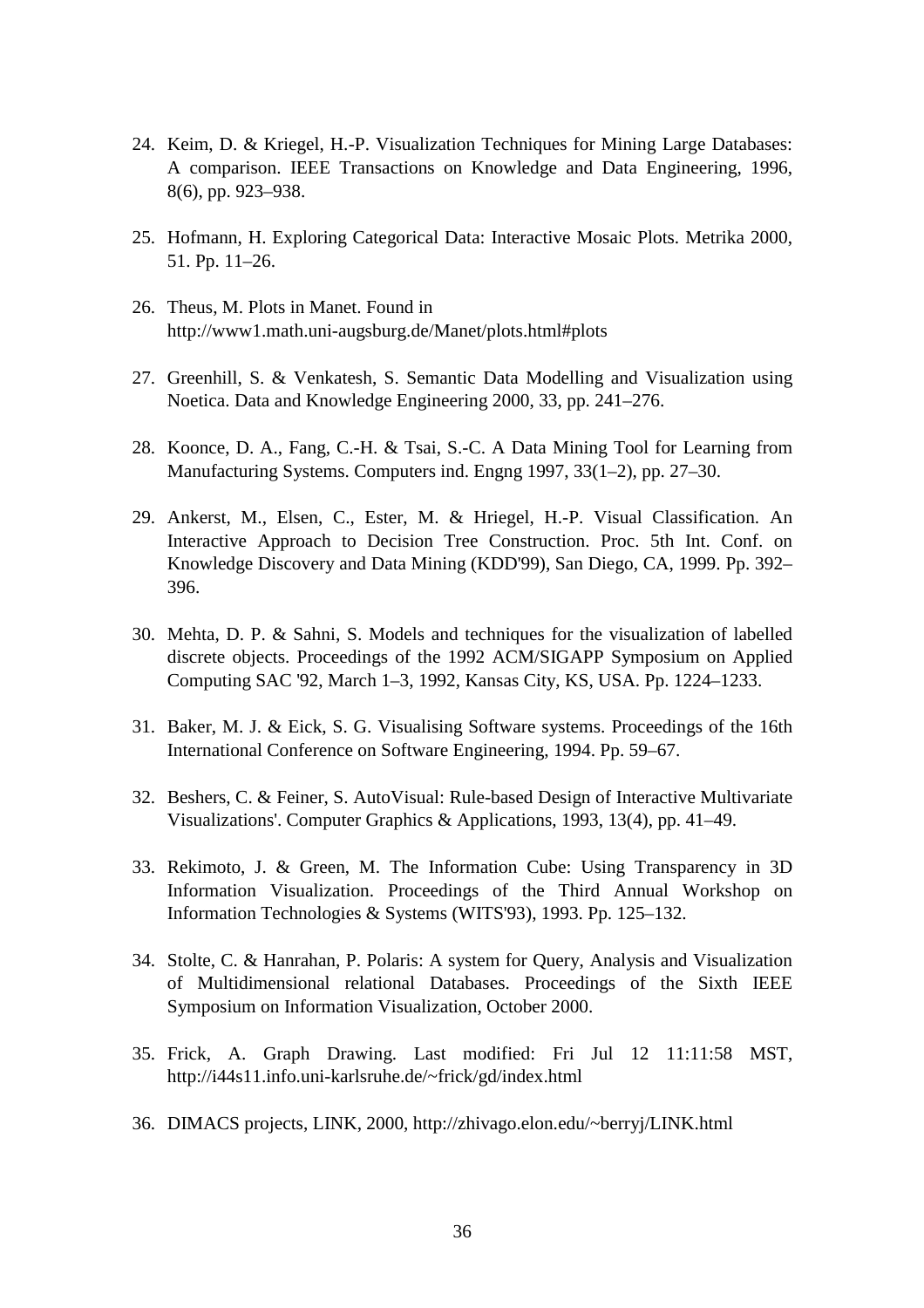- 37. Ellershaw, S. K. & Oudshoorn, M. J. Visualization techniques for various programming paradigms. Proceedings of the 1993 IEEE Region 10 Conference on Computer, Communication, Control and Power Engineering (TENCON 93). Part 1 (of 5), Oct 19–21, 1993, Beijing, China. Pp. 360–363.
- 38. Ribarsky, M. W., Tumblin, J. & Vetter, J. Glyphmaker: An Interactive, programmless Approach for Custom Visualization and Analysis of Data, 1994. http://www.gvu.gatech.edu/gvu/reports/1993/abstracts/93-26.html
- 39. Pickover, C. A. & Tewksbury, S. K. Frontiers of scientific visualization. John Wiley & Sons, New York. 1994. ISBN 0-471-30972-9.
- 40. MineSet, Sgi 2001, http://www.sgi.com/software/mineset/mineset\_data.html
- 41. Wong, P. K., Whitney, P. & Thomas, J. Visualizing Association Rules for Text Mining. Proceedings of IEEE Information Visualization '99, Los Alamitos, CA, 1999.
- 42. Lux, M. Visualization of Financial information. ACM NPIV '97, Las Vegas Nevada. Pp. 58–61.
- 43. Johnson, B. & Shneiderman, B. Treemaps: A Space-Filling Approach to the Visualization of Hierarchical Information Structures. ftp://ftp.cs.umd.edu/pub/hcil/Reports-Abstracts-Bibliography/91-06html/91-06.html